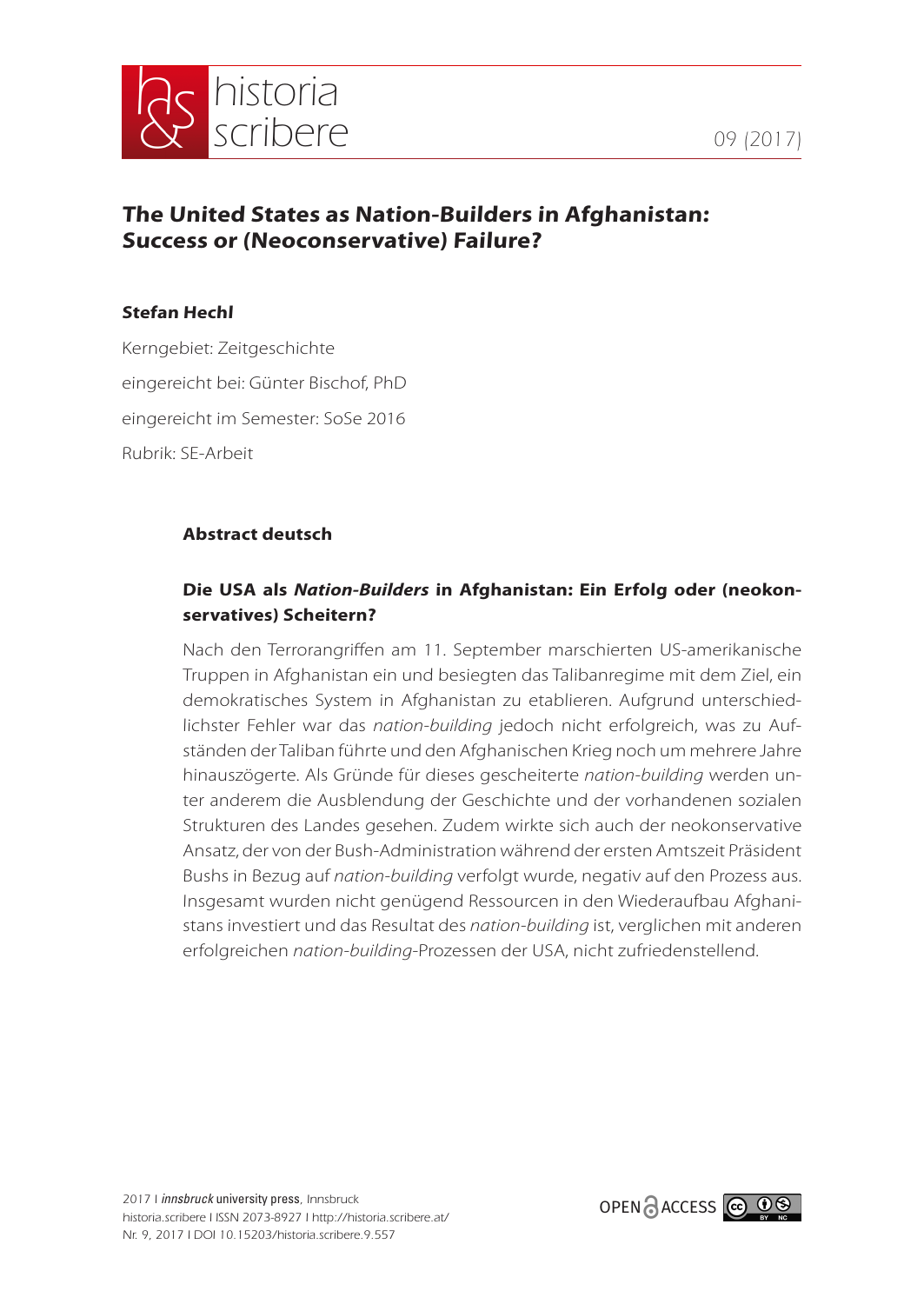#### **Abstract english**

## **The United States as Nation-Builders in Afghanistan: Success or (Neoconservative) Failure?**

The US invaded Afghanistan after the 9/11 attacks and defeated the Taliban regime with the goal of bringing democracy to Afghanistan. However, many mistakes led to ineffective nation-building and a Taliban insurgency, drawing out the Afghanistan War for many years. Reasons include an ignorance of the country's history and social structure, as well as the neoconservative approach to nation-building that was pursued by the Bush administration during Bush's first presidency. Thus, not enough resources were invested into rebuilding Afghanistan and the result is not satisfactory, especially compared to more successful US efforts in nation-building.

#### **1. Introduction**

As another presidential election looms, many domestic and foreign policy issues are debated and analysed. One of them is Afghanistan: A war that, having started 15 years ago, is now set to become an issue of its third president. Started by George W. Bush junior, whose first presidency saw a relatively fast military victory, the aftermath was later taken over by Barack Obama, who has not managed to completely withdraw from Afghanistan. Will it ever end? If so, how? Comparisons with the Vietnam War are frequent. This paper will look at US attempts of nation-building in Afghanistan – the process that is supposed to transform war-torn countries into functioning, modern states.

It is the contention of many people that despite the frequent assertion that Afghanistan will forever be in a state of internal, tribal war, there is in fact a common Afghan identity, as history has shown. Thus, creating a unified, functioning state after the 2001 invasion would have been possible. However, the US did not commit fully to this task of nation- and state-building in the crucial first phase, mainly due to its ideological approach and an absence of knowledge of the situation. This led to the Taliban insurgency, rendering later efforts useless.

The current state of research seems rather satisfactory, with many authors drawing on Afghanistan's rich history and connecting it to current events. Many articles in journals on political sciences and foreign relations deal with the question of nation-building in Afghanistan, and these can also be used as material in addition to some works from the field of history. Many authors are able to provide first-hand knowledge and experiences, both from US and UN viewpoints, as well as President Karzai representing his view in an interview available in the *New York Times*. Other primary documents are speeches by George W. Bush and transcripts of his presidential debates with Al Gore in 2000. It should be noted that the primary piece of literature that first inspired this particular topic, and was then used as a basis for further reading, was Jeremy Suri's work *Liberty's Surest Guardian*.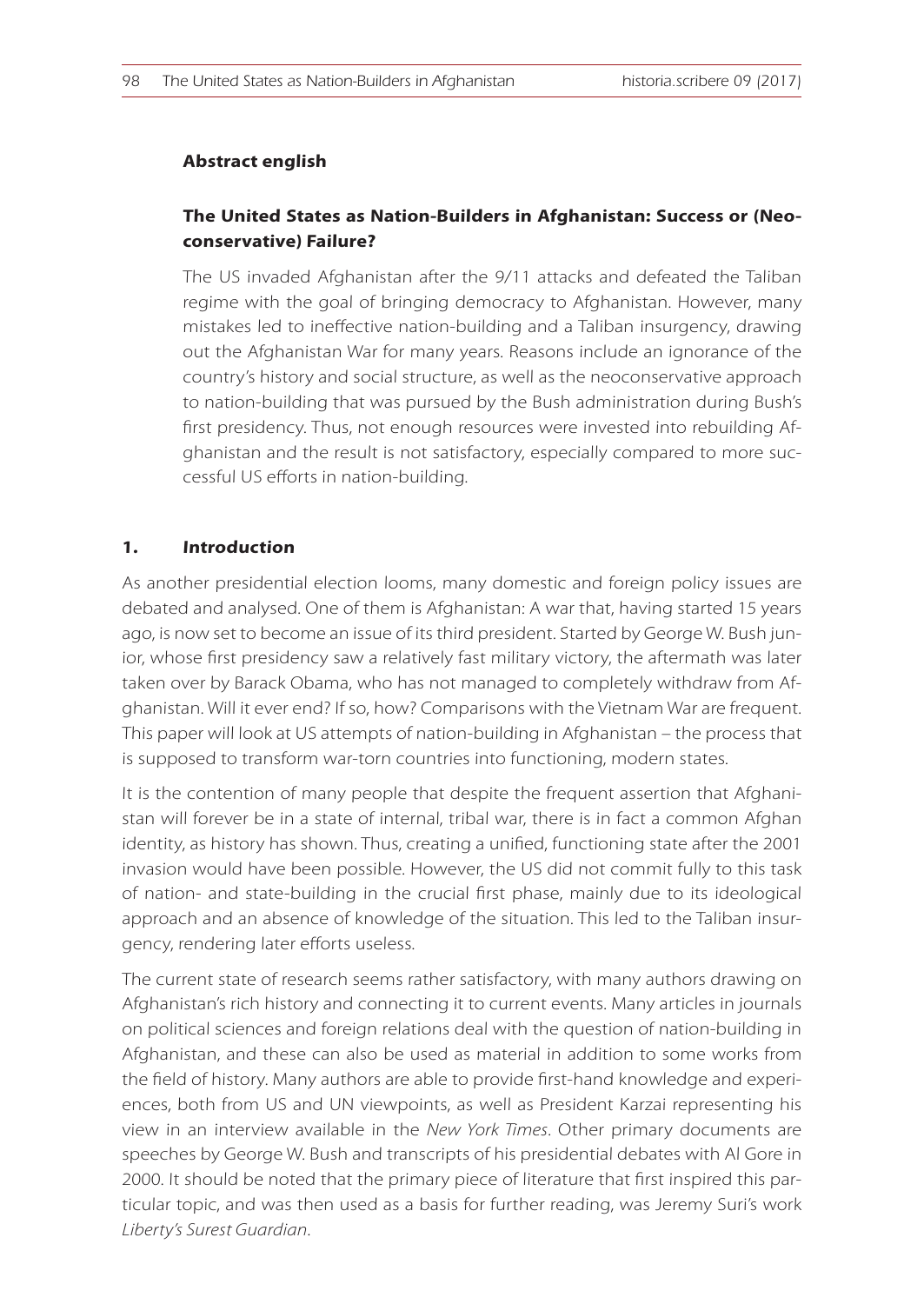After some introductory thoughts on the concepts involved, chapters 3 and 4 will set out some important historical precedent, both regarding past US nation-building efforts and some Afghan history that could have proven invaluable to the occupiers in 2001 and beyond. Chapters 5 and 7 will describe and to a certain extent contrast the policies of the first and second Bush presidencies. Chapter 6, in between, will examine the US invasion of Iraq, as this is necessary for the understanding of issues that Afghanistan was later confronted with. The paper will then gradually come to an end and conclude with an assessment of the current situation, attempting to define whether at least some success has been achieved in terms of nation-building. The final remarks will look briefly at the Obama administration to round off the issue: Why, at the time of writing, are there still significant numbers of US troops in Iraq? Will this war ever end?

## **2. Nation building vs. state building**

There is, evidently, some confusion over, and misuse of, the terms and concepts of *nation-building* and *state-building*, which are sometimes used interchangeably while actually describing two rather different things. As defined by Ian Bremmer, nationbuilding is used to describe "developing a shared identity"<sup>1</sup> while state-building is concerned with "developing institutions of governance"<sup>2</sup> . These two processes sometimes happen simultaneously, but either one can also take place independently of the other. For instance, even in today's Western Europe, there are groups of people that view themselves as nations without having their own state (Scots, Catalans, etc.) as well as states that do not house a single nation (Belgium). Broadly speaking, nation-building takes longer than state-building: In the past, national identities have taken centuries to develop, based on shared history, language and culture. State-building, on the other hand, is often a more concrete process and simply "a matter of effort"<sup>3</sup> .

Darden and Mylonas argue that state-building without nation-building is destined to fail: It does not suffice to merely build roads, train a local police force and then equip them with arms before a foreign occupying power can leave. Instead, effective statebuilding is dependant on legitimacy of rule, loyalty and social cohesion.<sup>4</sup> Darden and Mylonas identify what they call a "Promethean dilemma"<sup>5</sup> as the key issue in successful state-building:

"How can an occupation regime transfer coercive and organizational capacity to the local population while minimizing the risk that those capabilities will be used against its efforts to establish stable governance of the territory?"<sup>6</sup>

<sup>1</sup> Ian Bremmer, Nation- and State-Building in Eurasia, in: *Georgetown Journal of International Affairs*, 4 (2003), Nr. 1, p. 29–37, here p. 29.

<sup>2</sup> ibid.

<sup>3</sup> ibid.

<sup>4</sup> Keith Darden & Harris Mylonas, The Promethean Dilemma: Third-party State-building in Occupied Territories, in: *Ethnopolitics*, 11 (2012), Nr. 1, p. 85–93, here p. 85.

<sup>5</sup> ibid., p. 86.

<sup>6</sup> ibid.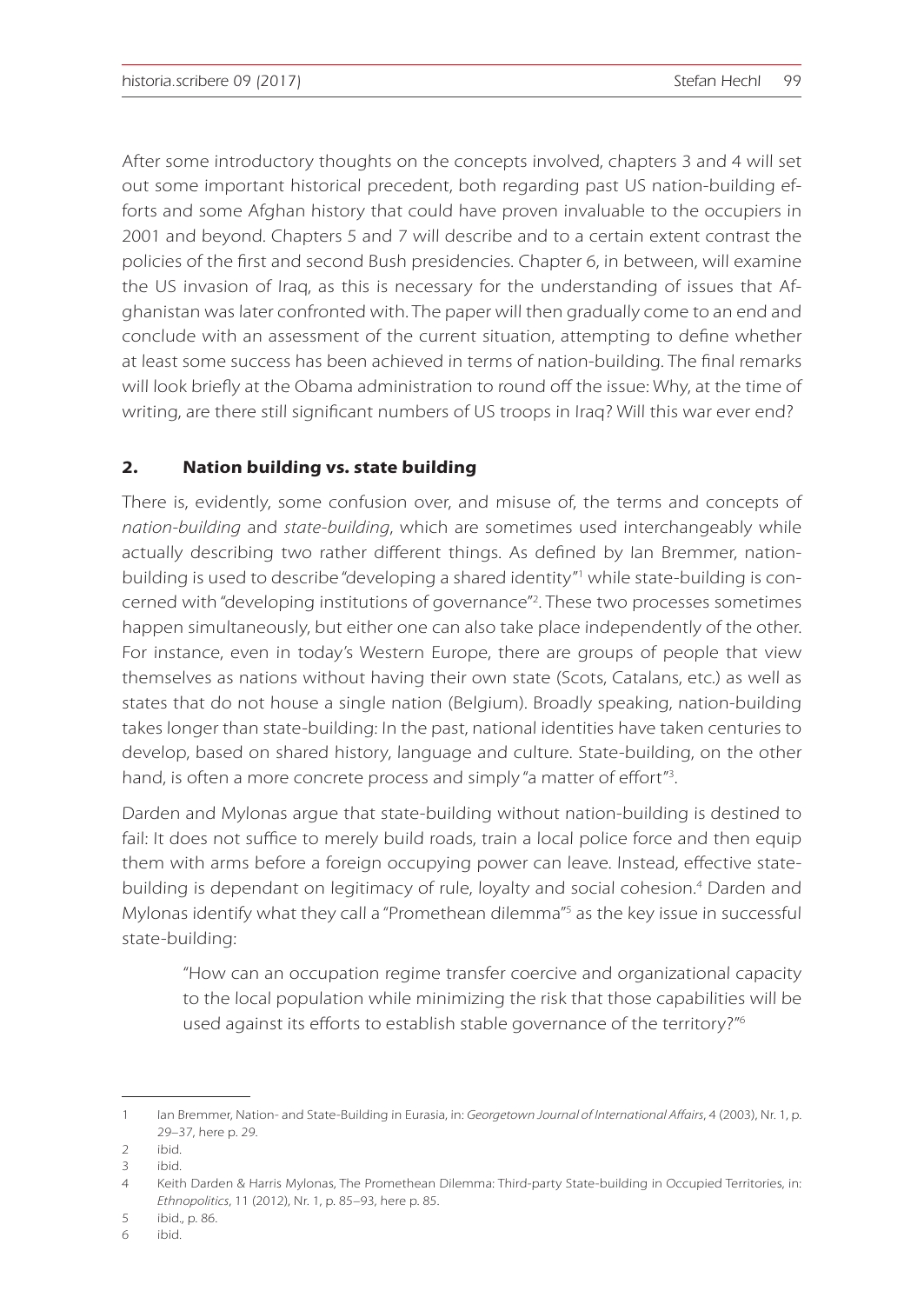This issue becomes more and more difficult the smaller the number of troops an occupying nation deploys in the foreign territory.

Hence successful nation-building is not a matter of months or a few years, but of at least a generation. Loyalty and legitimacy have, throughout history, often been created and ensured by institutions such as schools or the church or other factors such as culture and language and been rather successful in creating and implementing a national identity when these processes take place in one's own country (cf. the Habsburg Empire or, even further back, King Alfred's promotion of a common English identity in a time when Britain was divided into several smaller Anglo-Saxon kingdoms). However, occupation of a foreign country on the other side of the world following a war is an immense task that requires complete dedication and the military and financial resources as well as the willingness to stick to a nation-building plan as long as it takes. It will be shown below that this issue is central to the US nation-building effort in Afghanistan.

## **3. The US as nation-builders**

It can be argued – as Jeremy Suri has done<sup>7</sup> – that the United States were one of the first nation-builders when they established themselves as a nation in the  $18<sup>th</sup>$  century. George Washington himself emphasised the need for a union and its government as a guardian of liberty and prosperity, a model that turned out to be a success and was later implemented in other parts of the world, becoming the standard model of the nation-state: "If you do not have a nation and a state, you do not count in the modern world."<sup>8</sup> With the rise of the US as empire and global power throughout the 19th and  $20<sup>th</sup>$  centuries, the American model of the nation-state inspired others, but was also implemented directly when the US intervened in other countries, all in the name of global peace and freedom, echoing the right to "Life, Liberty and the pursuit of Happiness" as stated in the Declaration of Independence of 1776.

Starting with the construction of the US itself, then re-construction of the South after the Civil War, nation-building after World War II and in places such as Vietnam, the US has developed a certain approach and creed when it comes to nation-building. While post-WW II nation-building, especially in Germany, can be described as a success, the Cold War era saw a defining moment of US foreign policy: the failure to win the Vietnam War and successfully build a nation modelled on the Western/US model haunts Americans to this day. In the immediate aftermath, President Reagan (a "boisterous advocate of American power"<sup>9</sup> ) was cautious to avoid similar experiences in Lebanon and Libya.

<sup>7</sup> Jeremy Suri, Liberty's Surest Guardian. American Nation Building from the Founders to Obama, New York 2011, p. 1–10.

<sup>8</sup> ibid., p. 3.

<sup>9</sup> ibid., p. 209.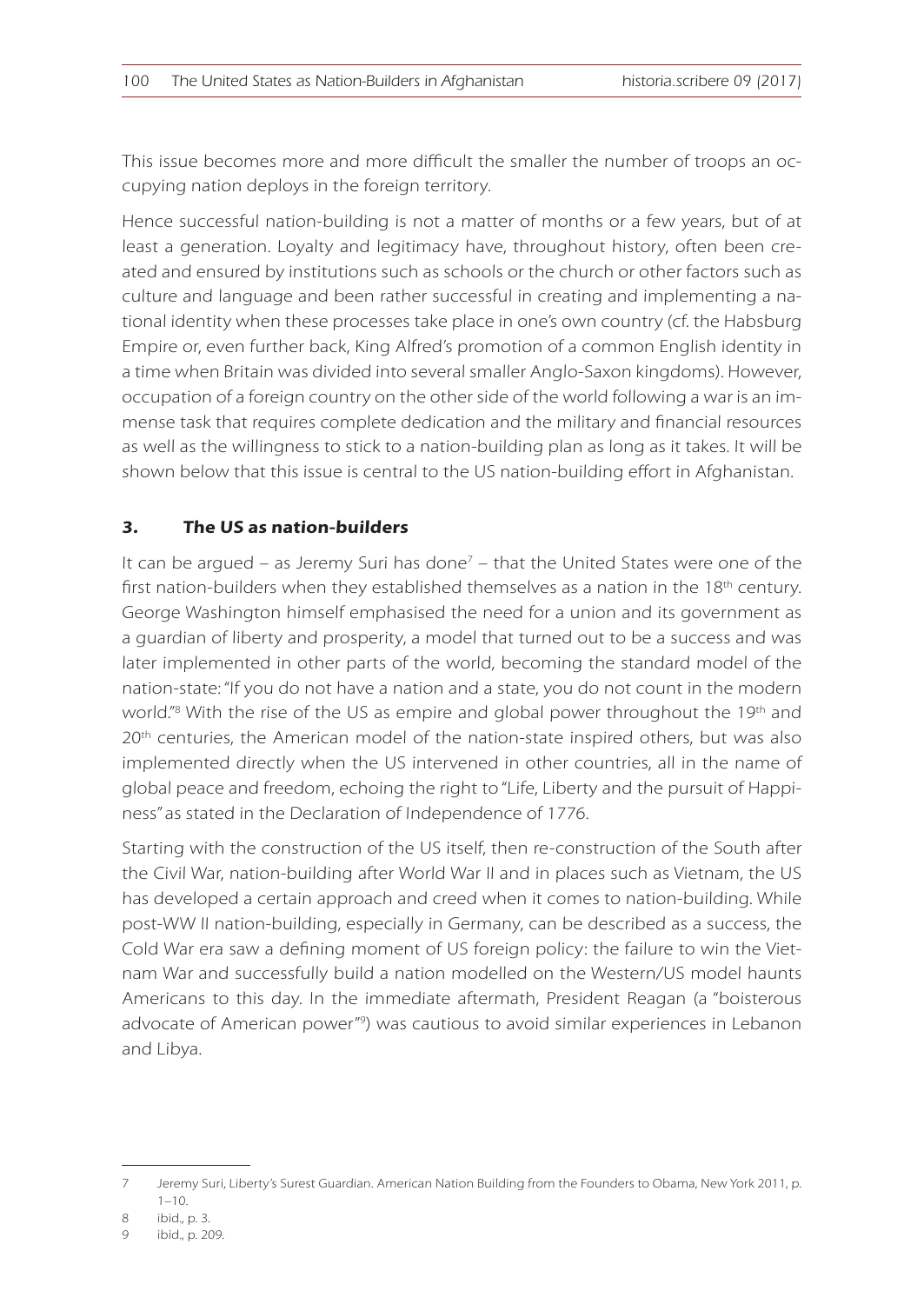#### **4. Learning from history**

#### *4.1 Past US nation-building efforts*

"History is the laboratory for nation-building", Jeremy Suri states. As always, it is true that history, while it may not repeat itself, does provide the opportunity to look at problems and events within a longer timeframe and to learn from mistakes while also repeatedly implementing successful strategies. It is no surprise that for the US in Afghanistan from 2001 onwards, the failure in Vietnam a few decades earlier was still looming over military and civilian decision-makers. This resulted in a strategy of extensive attacks from the air, relying on modern technology and high-precision bombing, accompanied by a rather small contingent of ground personnel, while local soldiers and anti-Taliban forces were designed to emphasise legitimacy on the way to a new government and to present Afghans as allies of the US.<sup>10</sup>

Another lesson that should have been taken into consideration is the one already mentioned above: Nation-building is not a matter of a few months – a fact which should have been in plain sight when examining cases of US nation-building such as the reconstruction of the South following the Civil War (essentially lasting from 1863 to 1877) or the occupation of postwar-Germany, lasting from 1945 to either 1949, 1955 or – when arguing solely based on sovereignty under international law – up until 1991. It was well known that long-term commitments were necessary and especially Germany had shown how long-term assistance was necessary to support political institutions, the economy and also the education system. The Marshall Plan of 1947 had been a success in Germany, where extensive financial resources had been dedicated to the rebuilding and reconstruction of the country.<sup>11</sup>

#### *4.2 Learning from Afghan history*

It is not only the US' own history and past nation-building efforts that the US should be aware of when attempting to rebuild and secure Afghanistan. The country itself has a long and eventful history, especially when it comes to conflict and occupation. Socio-political factors are just as important as geographical realities when considering the Afghan situation. The strategically important mountain passes on Afghanistan's southern borders make it the Gateway to India, a location that has always been vital to various military and imperial campaigns, thus there are many military campaigns from the past that one can and should learn from.

It is especially the British, who were part of the invasion force in 2001, that have knowledge and experience of fighting in Afghanistan. General Sir David Richards, chief of the Defence Staff, writes in a foreword to Jules Stewart's 2011 book *On Afghanistan's Plains: The Story of Britain's Afghan Wars* that the West, and more specifically Britain, has made many mistakes in the course of military action in Afghanistan in the last two centuries.

<sup>10</sup> Jeremy Suri, Liberty's Surest Guardian. American Nation Building from the Founders to Obama, New York 2011, p. 228–229

<sup>11</sup> ibid., p. 243–244.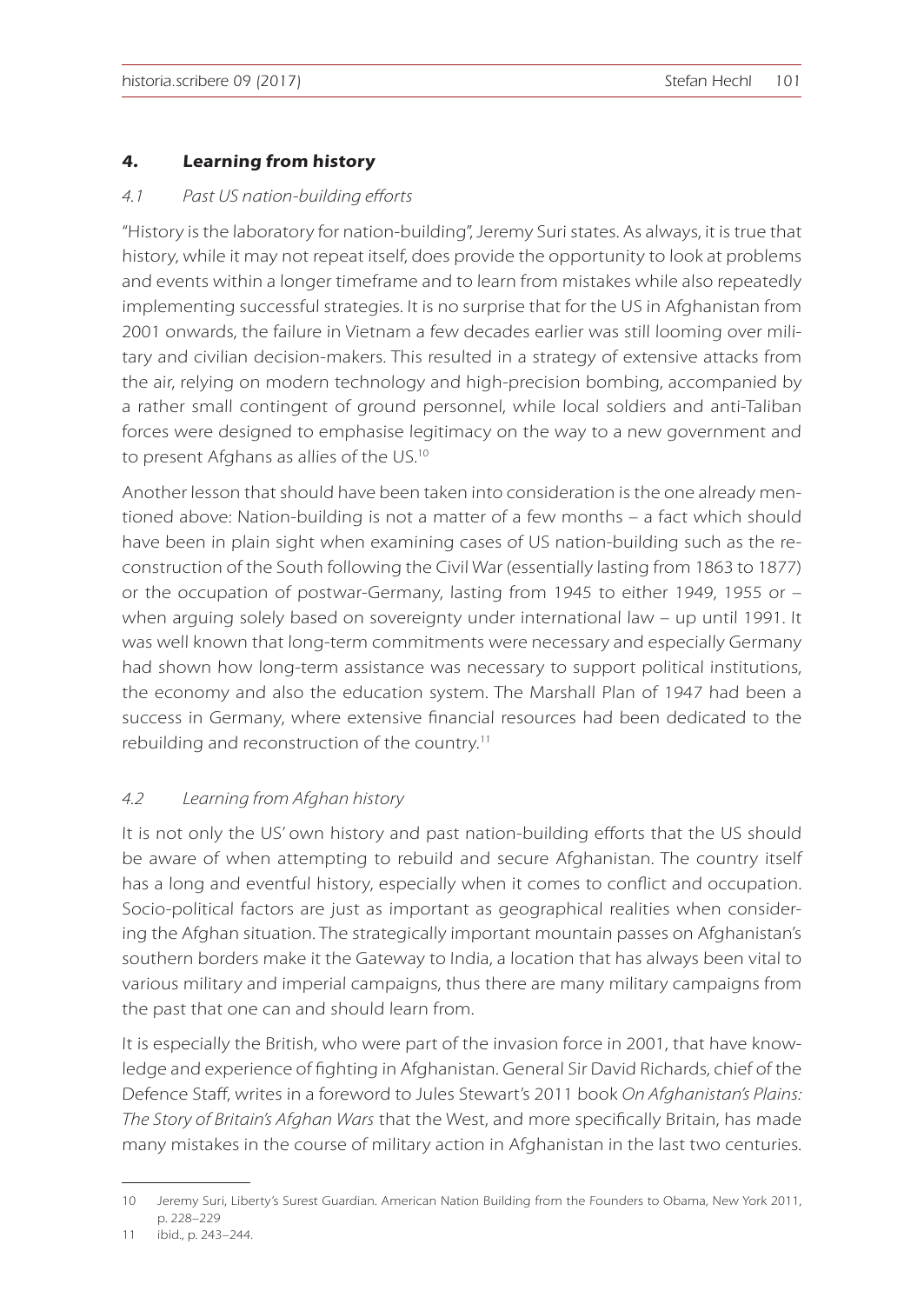He stresses the fact that one should aim to find local solutions that take into account the tribal, rural and ethno-linguistic nature of Afghanistan. Richards is rather frank and honest when he states that the Western nation-builders in Afghanistan must "tread cautiously and not try to impose Western values on a highly traditional and largely rural society, even on matters we may find offensive, such as the status of women" $^{12}$ . One can assume that if Richards' strategy had been followed from the start of the occupation, the entire effort could have been rather less tedious and more successful: "Change will come in the longer term, but it will have to come from within, as we are already witnessing in the more cosmopolitan urban centres."<sup>13</sup>

One decisive factor is Afghanistan's natural rugged landscape with its valleys, deserts and mountains – "natural guerrilla country"<sup>14</sup> as David Loyn points out. While the landscape makes it difficult to maintain supply lines for large armies, small ones prove to be ineffective against local resistance forces that are hard to anticipate and difficult to shelter from. The tribal structure of many parts of the country means that mobilisation for resistance fighters is easy, and in the South, the border with Pakistan de facto only exists on maps, making it easy for tribesmen and guerrilla fighters to slip out of the country unnoticed. Foreign invaders have always underestimated Afghanistan: British forces in the First and Second Afghan Wars (1838–1842 and 1878–1880, respectively) thought it would suffice to achieve an initial military victory, install a small occupational force in Kabul and then withdrew to India, leading to slaughter and bloody defeat in both cases.<sup>15</sup> In 1979, the Soviets believed their military strength would easily allow them to conquer the country, and the US and NATO forces in 2001 thought they would be welcomed by the entire civilian population after having defeated the Taliban. Both assumptions were incorrect and the truth is that while initial military success and successful entrance of the country may seem to be easy to achieve in Afghanistan, "staying and leaving are an entirely different matter"<sup>16</sup>. Throughout the past 2.000 years, all of the great and less well known conquerors, from Alexander the Great to Ghengis Khan, had to discover that when it comes to Afghanistan, occupation is "not synonymous with subjugation"<sup>17</sup>.

Apart from the military history of foreign invasions of Afghanistan, one must also look at internal structures of government, especially bearing in mind the argument that is repeated over and over again that Afghanistan, as such a multi-ethnic country, cannot be governed as one state. However, the opposite is true, and one does not even have to look that far back: King Zahir Shah had ruled Afghanistan rather efficiently for four decades until his exile in 1973. He had managed to act as unifying force between the different tribes and ethnicities, reach compromises and command respect among his people. According to Jeremy Suri, Afghanistan had actually been a rather "stable,

<sup>12</sup> Jules Stewart, On Afghanistan's Plains. The Story of Britain's Afghan Wars, London 2011, p. xiv.

<sup>13</sup> ibid., p. xiv.

<sup>14</sup> Christopher M. Wyatt, Afghanistan and the Defence of Empire. Diplomacy and Strategy during the Great Game, London 2011, p. 215.

<sup>15</sup> Stewart, Plains, p. xiv–xv.

<sup>16</sup> Wyatt, Empire, p. 218.

<sup>17</sup> Stewart, Plains, p. xix.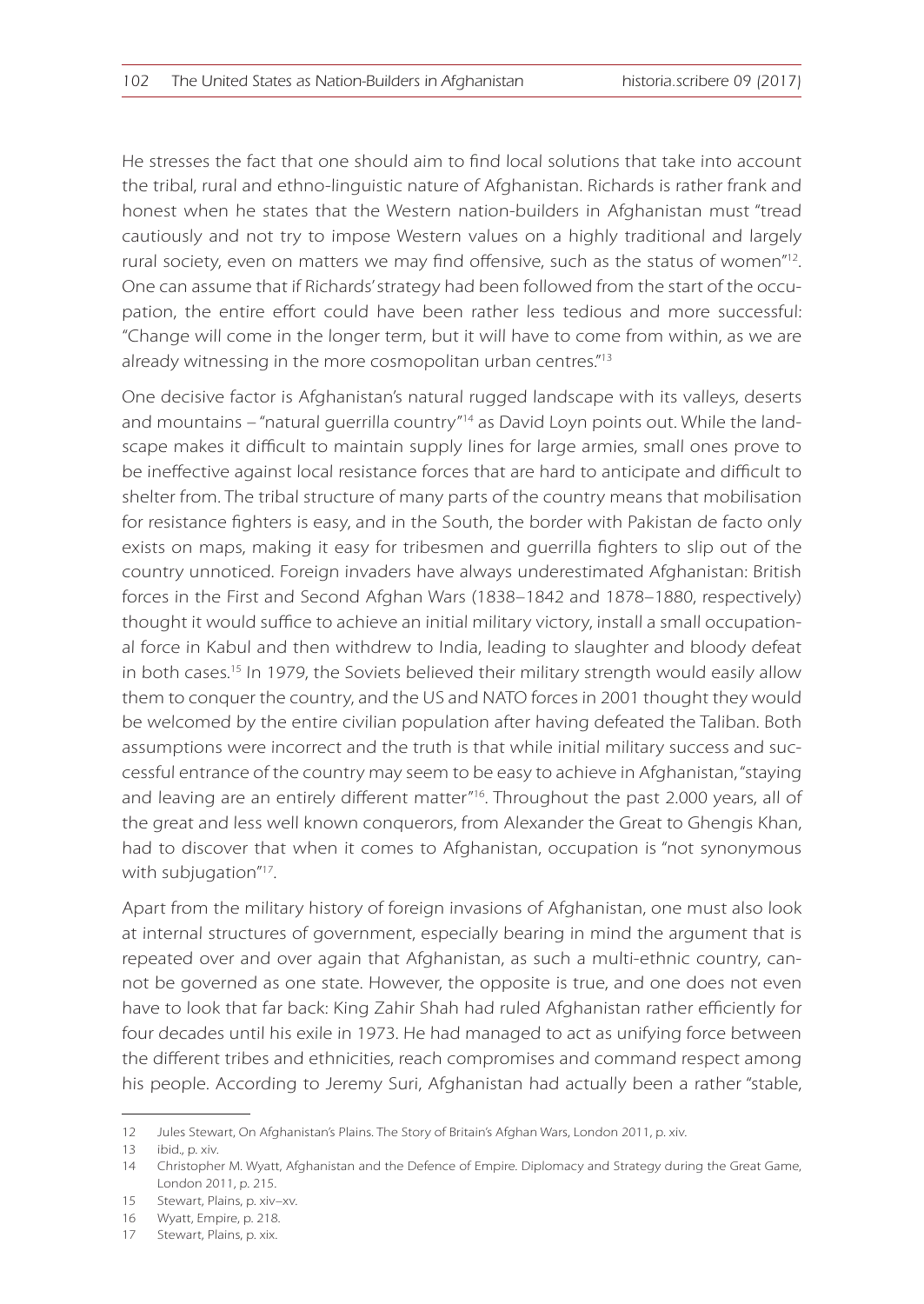predictable, even progressive place"<sup>18</sup> during part of the Cold War, up until a series of coups, the Soviet invasion, the civil war and the Taliban rule. This period, characterised by constitutional government, professional administration, expanding infrastructure and even a growing number of international tourists, meant Afghanistan seemed a reasonably stable and forward-looking country compared to its neighbours at the time.<sup>19</sup> This era would later give hope to initial nation-building efforts soon after the fall of the Taliban, as it showed that stable government and a reasonably united country had already been possible once.

#### *4.3 European examples*

In a 2010 article, Sheri Berman argues that late medieval/early modern France can be seen as prime example for successful state-building. She compares the division of Central Europe into many "small political units with vague and porous borders"<sup>20</sup> with the situation in Afghanistan and emphasises the role of local religious or political figures. While the reign of the first King of France, Hugo Capet, who came to power in 987, only extended over the regions of Paris and Orléans, monarchs such as Louis XIII (1610– 1643) and Louis XIV (1643–1715) centralised political, military and legal power and established a firm rule of the entire country.<sup>21</sup> Berman emphasises, in line with what has been argued above, that state-building is a "long, bloody and complex"<sup>22</sup> process.

Crucially, her main point is that the challenge of state-building that the US face in Afghanistan is essentially not that different from state-building processes in early modern Europe: The challenge can be subsumed as the replacement of one established sociopolitical order with a new one. This modernisation, as one might call it, has often been a deeply traumatic and difficult experience, but can nevertheless be achieved under the right circumstances. There is no significant reason to believe that the essence of this process has changed over time, but, as Berman puts it, state-building is still "a long, hard slog<sup>"23</sup>. In the case of the US and Afghanistan, she offers two options: to withdraw and abandon the state-building mission as it would be too much of an effort with no guaranteed success, or to fully commit to the plan and to accept that it will be difficult and lengthy. Key challenges facing US state-builders are, according to Berman, the implementation of government authority in the entire country and the monopolisation of the use of physical force, $24$  as well as dealing with local authorities that stand in the way of this centralisation: in early modern France, these local powers were the nobility and the clergy; in Afghanistan, they are local warlords and the Taliban.<sup>25</sup>

<sup>18</sup> Suri, Liberty, p. 233.

<sup>19</sup> ibid.

<sup>20</sup> Sheri Berman, From the Sun King to Karzai: Lessons for State Building in Afghanistan, in: *Foreign Affairs*, 89 (2010), Nr. 2, p. 2–9, here p. 4.

<sup>21</sup> ibid., p. 5.

<sup>22</sup> ibid., p. 3.

<sup>23</sup> ibid., p. 7.

<sup>24</sup> ibid., p. 3.

<sup>25</sup> ibid., p. 8.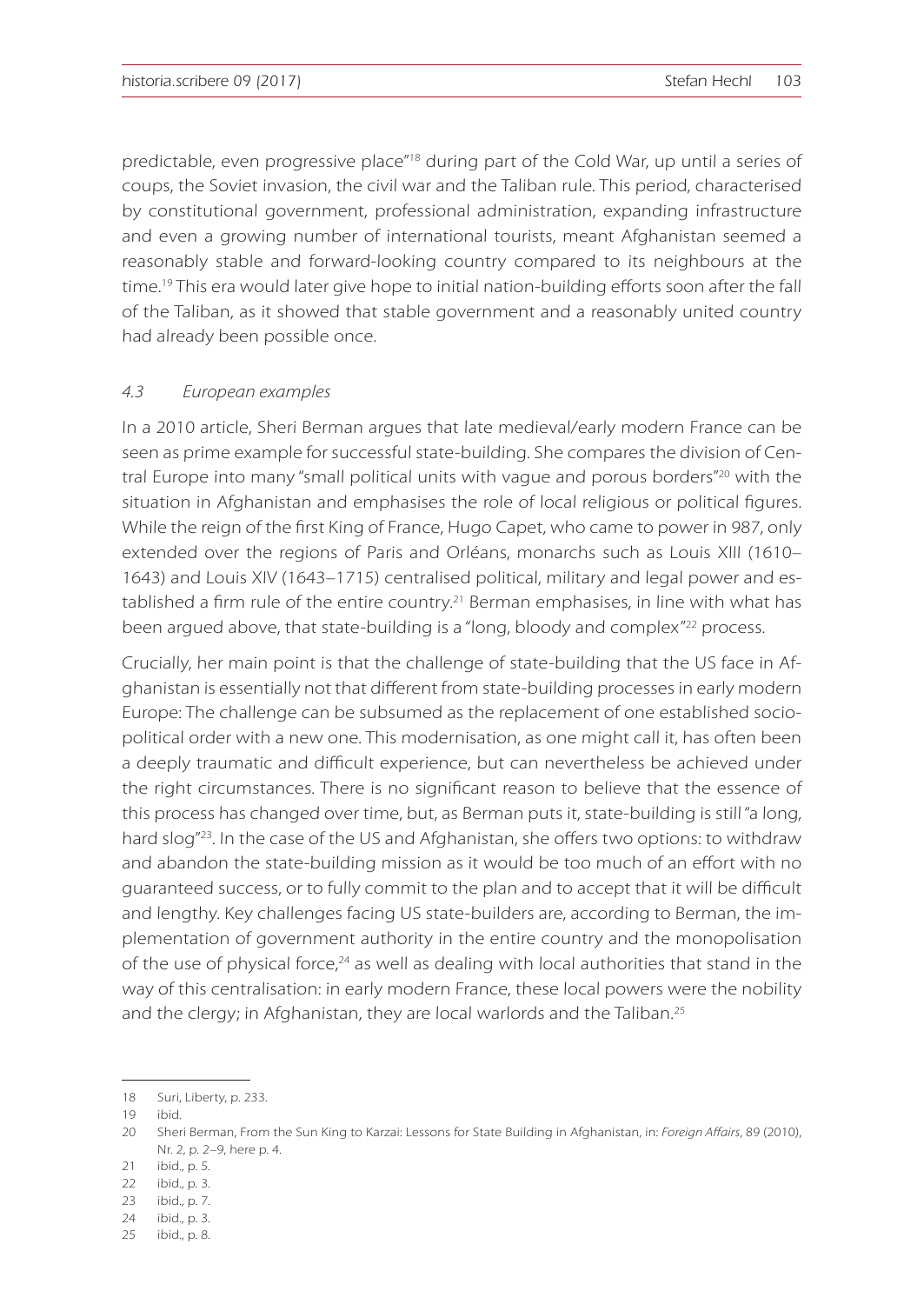### **5. The Neoconservative approach: George W. Bush, first term**

#### *5.1 Legitimising the occupation*

Echoing George Washington's idea of the nation-state government being a guardian of liberty, George W. Bush gave a speech to Congress on September 20<sup>th</sup> 2001 in which he interpreted the terrorist attacks on New York and Washington as "freedom itself"26 having been attacked, identifying Al-Qaeda as the attackers and mentioning Afghanistan as a place where Al-Qaeda sent their members to training camps.

"The leadership of al Qaeda has great influence in Afghanistan and supports the Taliban regime in controlling most of that country. In Afghanistan, we see al Qaeda's vision for the world. Afghanistan's people have been brutalized – many are starving and many have fled. Women are not allowed to attend school. You can be jailed for owning a television. Religion can be practiced only as their leaders dictate. A man can be jailed in Afghanistan if his beard is not long enough. The United States respects the people of Afghanistan – after all, we are currently its largest source of humanitarian aid – but we condemn the Taliban regime. It is not only repressing its own people, it is threatening people everywhere by sponsoring and sheltering and supplying terrorists. By aiding and abetting murder, the Taliban regime is committing murder."<sup>27</sup>

By emphasising the tyranny and oppression by the Taliban and by describing Afghanistan as a failed state that was acting as a safe harbour for terrorists that threatened the US and, indeed, the world, Bush provided legitimacy for direct military intervention. He was backed up in this course of action by NATO, who classified the 9/11 terrorist attacks as military attacks on the US as a NATO member state and thus invoked article 5 for the first time in its history.<sup>28</sup> In what came to be known as the speech that started the War on Terror, Bush recalled other wars in the history of the US that were started by the need to free foreign peoples of their tyrannical rulers and were followed by programmes of nation-building, specifically mentioning National Socialism and World War II:

"By sacrificing human life to serve their radical visions - by abandoning every value except the will to power – they follow in the path of fascism, and Nazism, and totalitarianism. And they will follow that path all the way, to where it ends: in history's unmarked grave of discarded lies."<sup>29</sup>

Suri also sees Bush's words as echoes of former presidents Abraham Lincoln, William McKinley, Woodrow Wilson and Franklin D. Roosevelt, all of whom had called for war against evil foreign powers and regimes that threatened not only their own citizens, but the entire world and thus also the US. Placing Islamic extremism in line with

<sup>26</sup> George W. Bush, Address to Congress, 20th September 2001, [https://www.youtube.com/watch?v=\_CSPbzitPL8], accessed 27th July 2016.

<sup>27</sup> ibid.

<sup>28</sup> Article 5 of the NATO treaty states that an attack on one member state is an attack on all member states, who will thus collectively help defend the attacked state.

<sup>29</sup> Bush, Address to Congress, 20th September 2001.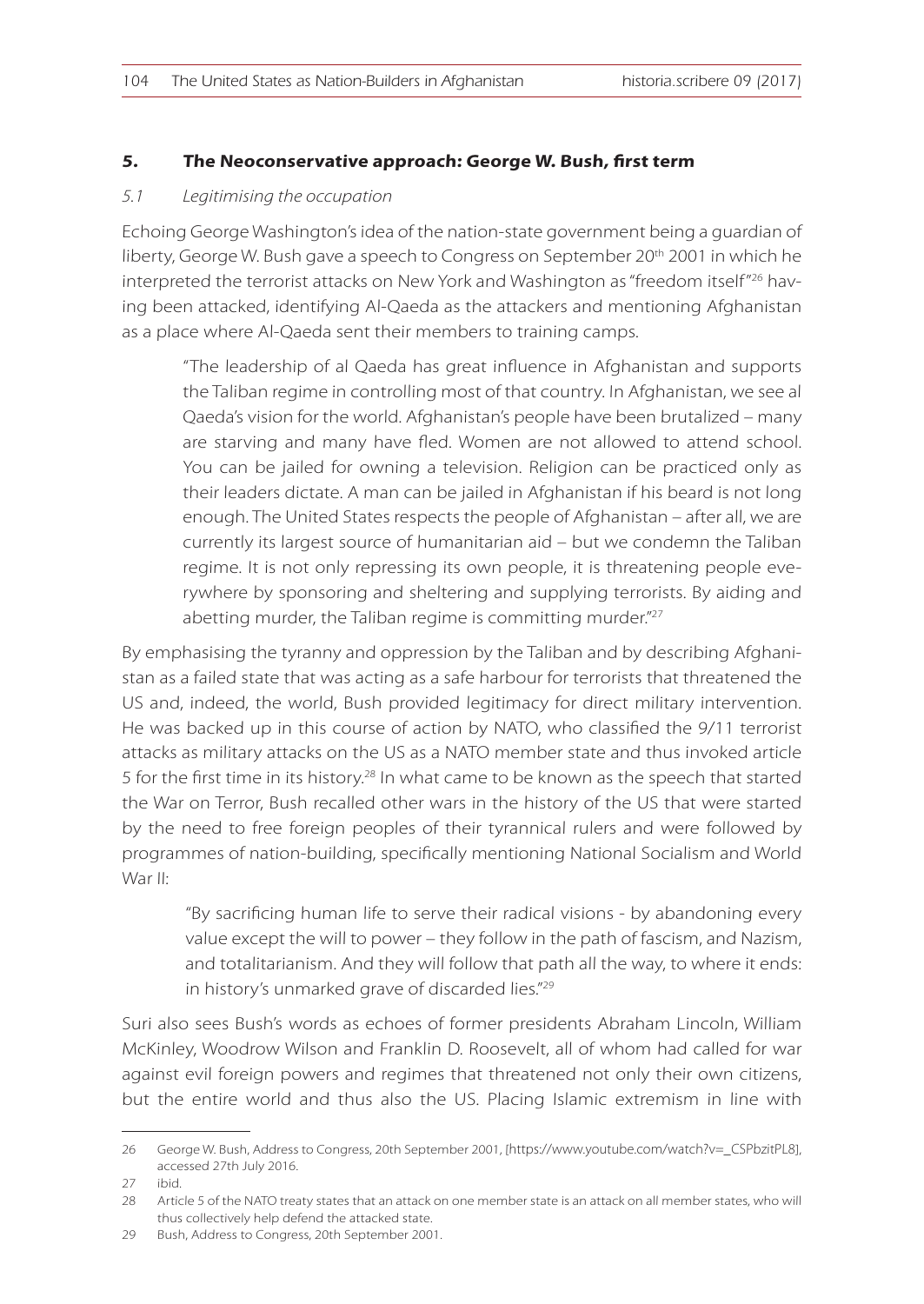Fascism and Communism, President Bush found support from large parts of the population, just as many Americans had supported Lincoln's plans in 1861 and those of Roosevelt in 1941.<sup>30</sup>

## *5.2 The Bush Doctrine & Neoconservatism*

The foreign policy of the Bush presidency, especially the question of nation-building, can be clearly split into two parts, separated of course by the monumental day that was 9/11. At the beginning of Bush's first term, he called for a unilateralist and in parts even isolationist foreign policy, clearly marking a change from the Clinton era. After the end of the Cold War, until 9/11, US foreign policy often consisted of merely reacting to events as they occurred.<sup>31</sup> In his election campaign, Bush also explicitly stated that with him as president, the US would not be engaging in nation-building efforts.<sup>32</sup> Nationbuilding was an issue in the 2000 presidential debates between George W. Bush and Al Gore. As the following excerpts from two of the debates show, Bush clearly dismisses US nation-building projects, while Gore is supportive of them and uses a comparison between the aftermaths of World War I and World War II to show how US nation-building has helped war-torn countries. In one debate, Somalia is used as an example by Bush:

BUSH: "[Somalia] started off as a humanitarian mission and it changed into a nation-building mission, and that's where the mission went wrong. The mission was changed. And as a result, our nation paid a price. And so I don't think our troops ought to be used for what's called nation-building. I think our troops ought to be used to fight and win war. I think our troops ought to be used to help overthrow the dictator when it's in our best interests. But in this case it was a nation-building exercise, and same with Haiti. I wouldn't have supported either"

GORE: "[…] This idea of nation building is kind of a pejorative phrase, but think about the great conflict of the past century, World War II. During the years between World War I and World War II, a great lesson was learned by our military leaders and the people of the United States. The lesson was that in the aftermath of World War I, we kind of turned our backs and left them to their own devices and they brewed up a lot of trouble that quickly became World War II. And acting upon that lesson in the aftermath of our great victory in World War II, we laid down the Marshall Plan, President Truman did. We got intimately involved in building NATO and other structures there. We still have lots of troops in Europe. And what did we do in the late '40's and '50's and '60's? We were nation building. And it was economic. But it was also military. And the confidence that those countries recovering from the wounds of war had by having troops there. We had civil administrators come in to set up their ways of building their towns back."

32 ibid., p. 140.

<sup>30</sup> Suri, Liberty, p. 222–223.

<sup>31</sup> Joyce P. Kaufman, A Concise History of US Foreign Policy, Lanham 2010, p. 139–140.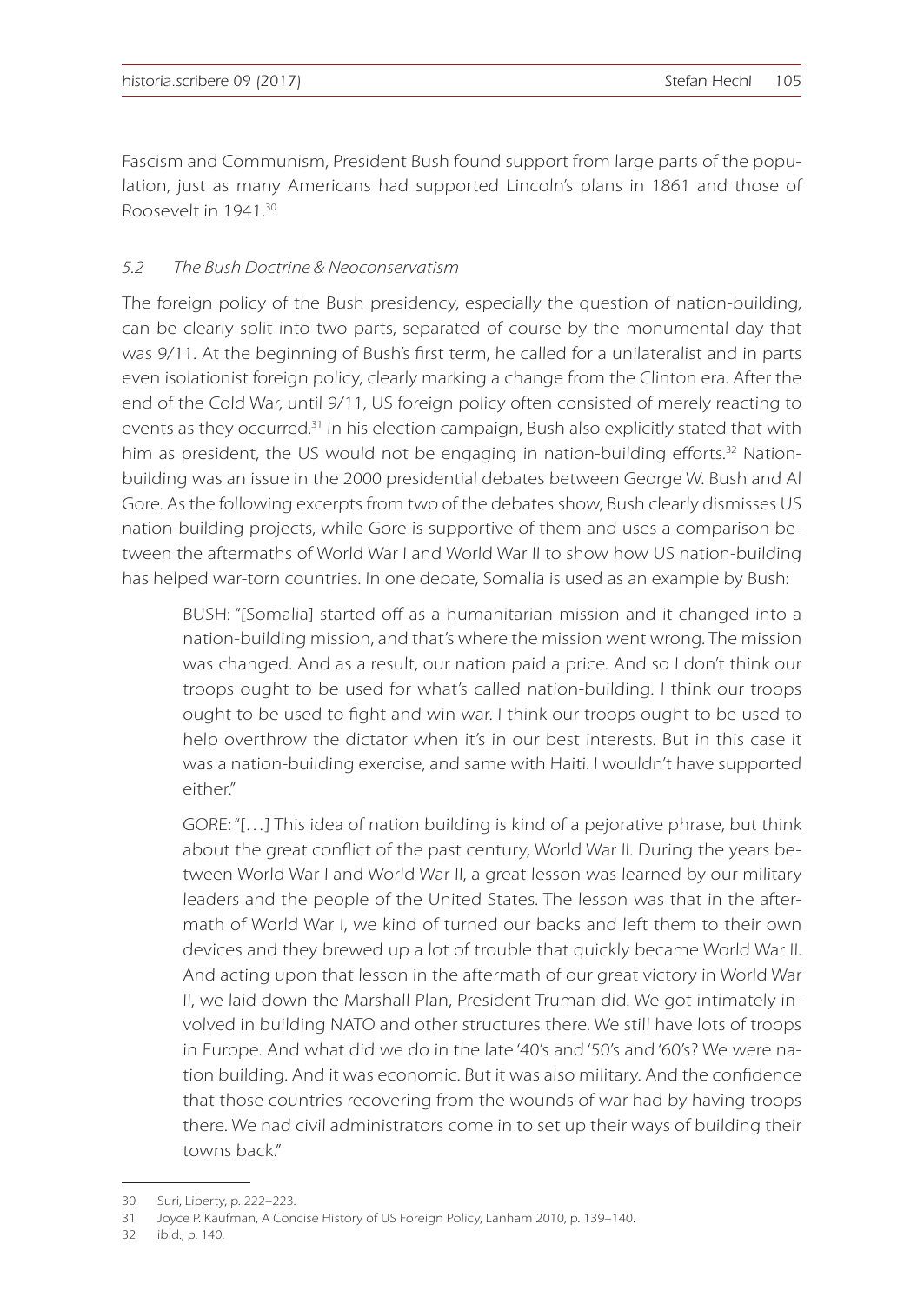BUSH: "I think what we need to do is convince people who live in the lands they live in to build the nations. Maybe I'm missing something here. I mean, we're going to have kind of a nation building corps from America? Absolutely not. Our military is meant to fight and win war. That's what it's meant to do. And when it gets overextended, morale drops."<sup>33</sup>

In a different debate, Bush gave a clear commitment to stop nation-building missions around the world:

BUSH: "[...] If we don't stop extending our troops all around the world and nation building missions, then we're going to have a serious problem coming down the road, and I'm going to prevent that."<sup>34</sup>

Bush was later blamed for completely changing his policies on the topic of nationbuilding, but of course it can be argued that in the light of a monumental event such as the 9/11 attacks, it is entirely justified to change policies. 9/11 changed everything and with the start of the War on Terror, the military was now being used actively as a foreign policy instrument.<sup>35</sup>

In a speech at West Point Military Academy in 2002, President Bush expanded on the foreign policy approach that was developing at the time. Adding to strategy of attacking states that were harbouring terrorists, the Bush Administration was now also asserting its right $36$  and intention to strike pre-emptively against any foreign power that posed a threat to the US. Bush specifically mentioned the fact that while some states may agree to and sign non-proliferation treaties, these provided no guarantee that the foreign power would no longer be a threat to the US, and thus military strikes could become necessary:

"We cannot defend America and our friends by hoping for the best. We cannot put our faith in the word of tyrants, who solemnly sign non-proliferation treaties, and then systemically break them. If we wait for threats to fully materialize, we will have waited too long—Our security will require transforming the military you will lead—a military that must be ready to strike at a moment's notice in any dark corner of the world. And our security will require all Americans to be forward-looking and resolute, to be ready for pre-emptive action when necessary to defend our liberty and to defend our lives."<sup>37</sup>

Pre-emptive strikes, the War on Terror and a departure from earlier, more formal alliances all made up what came to be known as the Bush Doctrine. This policy was developed further in a series of speeches and then made official in a document called the

<sup>33</sup> Presidential Debate between Al Gore and George W. Bush, 11th October 2000, Transcript [http://www.debates. org/index.php?page=october-11-2000-debate-transcript], accessed 27th July 2016.

<sup>34</sup> Presidential Debate between Al Gore and George W. Bush, 3rd October 2000, Transcript [http://www.debates.org/ index.php?page=october-3-2000-transcript], accessed 27th July 2016.

<sup>35</sup> Kaufman, History, p. 142.

<sup>36</sup> cf. Article 51 of the UN Charter – the US is of the opinion that this article (which allows self-defence) can also be invoked pre-emptively.

<sup>37</sup> George W. Bush, Graduation Speech at West Point Military Academy, 1st June 2002, [http://georgewbushwhitehouse.archives.gov/news/releases/2002/06/print/20020601-3.html], accessed 27th July 2016.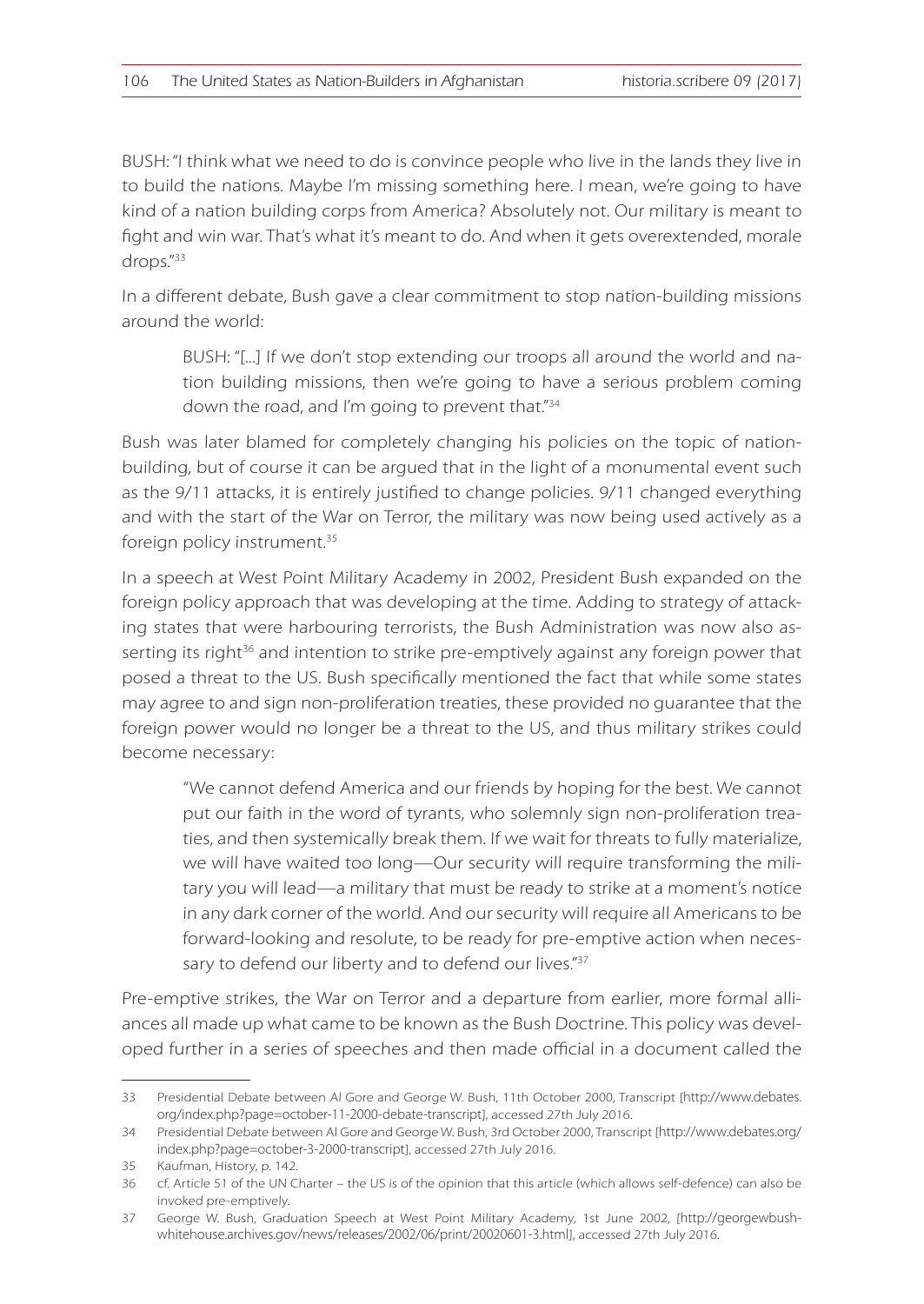National Security Strategy, September 2002. It would later act as basis for justification of war against Iraq in 2003, without formally consulting the international community.<sup>38</sup>

The other aspect of the foreign policy of the early Bush era was its neoconservative approach. The neoconservatives, a school of political thinking whose influence grew and reached a high point during the Bush administration, was represented by many in Bush's inner circle, including Paul Wolfowitz, Paul Bremer, Vice President Dick Cheney and Secretary of Defence Donald Rumsfeld. Dan Caldwell assesses Vice President Cheney as the key architect of foreign policy in the Bush era, with these policies then being implemented as actual programmes by Rumsfeld.<sup>39</sup> When it came to the invasion and occupation of Afghanistan, the neoconservative approach was to use a rather small occupational force that focussed on specifically targeted interventions while "empowering positive local forces and dismantling their detractors"<sup>40</sup>.

The neoconservative nation-building strategy aimed at giving some impulses to the local forces and protecting the new government from dangers, but leaving the rest up to the locals. Similarly to the policy of a reduction of government intervention in domestic issues, this neoconservative approach could also be used in foreign policy and led to an underinvestment of resources in Afghanistan.<sup>41</sup> Neoconservatism in foreign policy, specifically in nation-building, can be summed up as the willingness to intervene, but also the hesitancy to invest substantially in the aftermath, in military, financial as well as economical terms, i.e. maintaining only a light military presence in the region and devoting only small few funds towards the development of the country.

#### *5.3 From Kabul to Bonn*

The invasion itself commenced only 2 weeks after the 9/11 attacks and was named, rather interestingly, Operation Enduring Freedom. At the beginning, the Bush administration had no plan for a longer occupation of Afghanistan.<sup>42</sup> Still, the invasion was successful and by November 12<sup>th</sup>, the Taliban had fled Kabul, whose citizens greeted the liberation force (consisting mainly of Afghan anti-Taliban forces, the Northern Alliance, and only a small number of US troops) with enthusiasm compared to that of the Parisians in 1944.<sup>43</sup> Looking back at history (see above), however, this had been the easy task. Ensuring the enduring freedom promised in the name of the invasion, as well as building a stable and democratic state and society, would now prove to be much harder. However, there continued to be promising signs, especially embodied by a conference that took place at the end of November in Bonn, Germany, with involvement of the United Nations.

<sup>38</sup> Kaufmann, History, p. 146.

<sup>39</sup> Dan Caldwell, Vortex of Conflict. US Policy Toward Afghanistan, Pakistan, and Iraq, Stanford 2011, p. 192.

<sup>40</sup> Suri, Liberty, p. 240.

<sup>41</sup> ibid.

<sup>42</sup> ibid., p. 229.

<sup>43</sup> ibid., p. 231.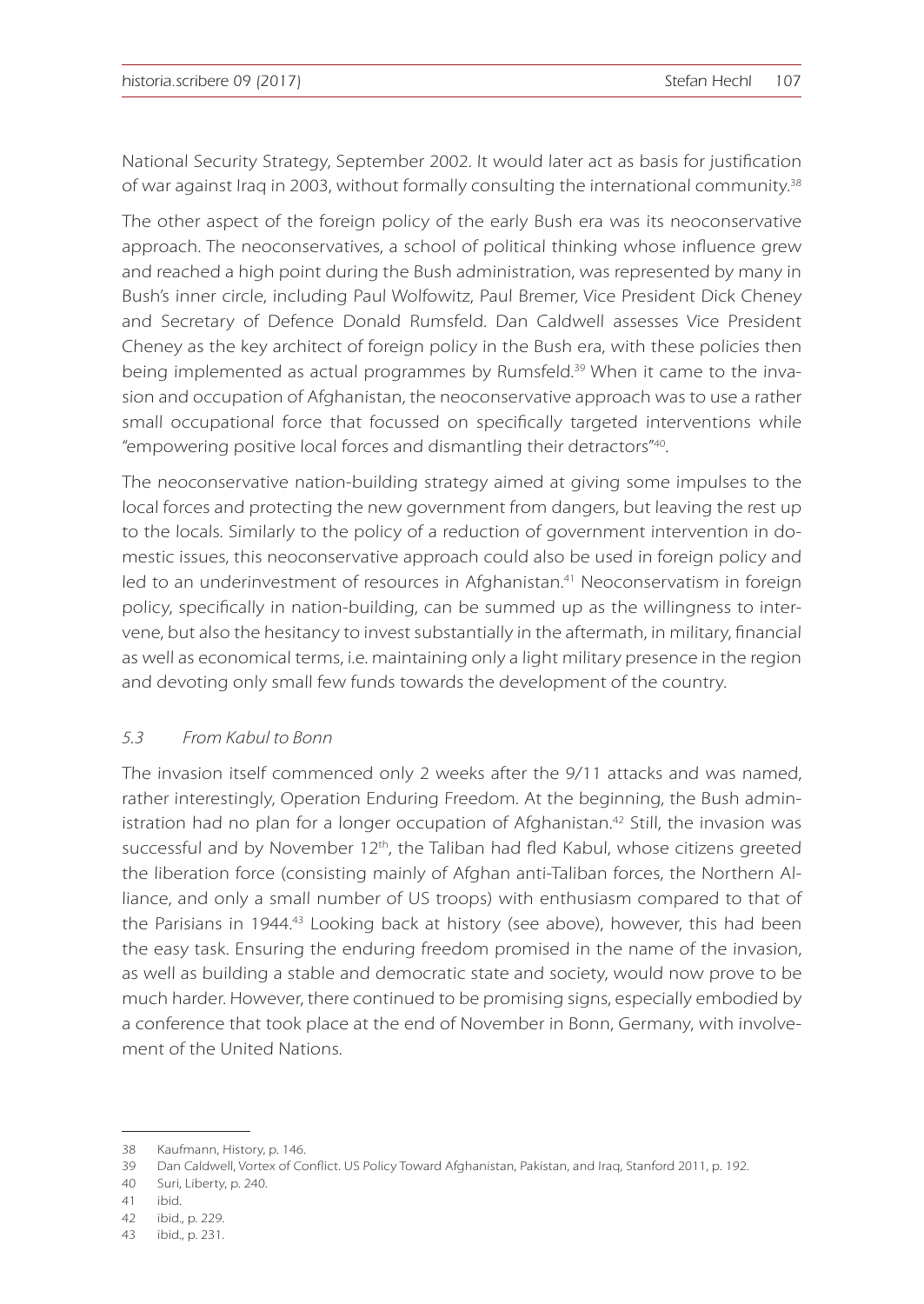The conference was attended by representatives of Afghanistan's four main anti-Taliban factions: from the north, the Tajiks and Uzbeks, who now controlled Kabul; the emigrants that were now allied with Iran, the members of the influential and dominant Pashtun tribe; and the "Rome Group", Pashtuns affiliated with the exiled King Zahir Shah.44 Notably, some important groups of Afghan society were absent, such as Pashtun Islamists or the urban and secular Afghans, who were mostly in favour of a united, pro-western Afghanistan. They were, however, viewed suspiciously by the US, as they had mostly stayed in Kabul and other cities during the short Communist period of Afghan history.<sup>45</sup>

Perhaps fondly recalling the aforementioned times of national unity and stability under Zahir Shah, the Afghan representatives in Bonn were in a good mood. James Dobbins, US diplomat, ambassador and in 2013 and 2014 Special Representative for Afghanistan and Pakistan, recalls the atmosphere at the conference:

"Observing the various Afghan delegations' arrival in the previous several days, I had been pleasantly surprised by the warmth with which the members of competing factions had greeted one another. The atmosphere sometimes approached that of an extended family reunion, as indeed it was for some. I wondered if the ethnic and religious divisions within Afghan society might be less deep seated than those I had encountered in the Balkans and would later observe in Iraq."<sup>46</sup>

The negotiations did, indeed, prove to be constructive. Dobbins' account of the conference makes it clear that on quite a few issues, the Bush administration had no opinion, thus backing up Suri's claim that there was no plan (see above). If there was a plan, it focussed on military aspects and quick victory. Sustained economic and political stateand nation-building was not a priority under the emerging Bush Doctrine, which may be an explanation for the way in which Washington was involved in Bonn.<sup>47</sup> Hence, some decisions were made at Dobbins own discretion:

"For almost all the issues discussed in Bonn, I had no written instructions and a good deal of leeway. My job was to get an agreement and almost any agreement would do, so long as it resulted in an Afghan government that would replace the Taliban's, unite the opposition, secure international support, cooperate in hunting down al Qaeda's remnants, and relieve the United States of the need to occupy and run the country."<sup>48</sup>

Dobbins recalls how a member of the Iranian delegation made a pointed remark alluding to Washington's "whatever"-attitude when he asked if the draft for a new Afghan constitution should not include a call for democratic elections and a condemnation of terrorism, two aspects the Bush administration had not yet given much thought to.

<sup>44</sup> Suri, Liberty, p. 235.

<sup>45</sup> Jonathan Steele, Ghosts of Afghanistan. The Haunted Battleground, London 2011, p. 256–257.

<sup>46</sup> James F. Dobbins, After the Taliban. Nation-Building in Afghanistan, Washington 2008, p. 77.

<sup>47</sup> Steele, Ghosts, p. 261–262.

<sup>48</sup> Dobbins, Taliban, p. 85.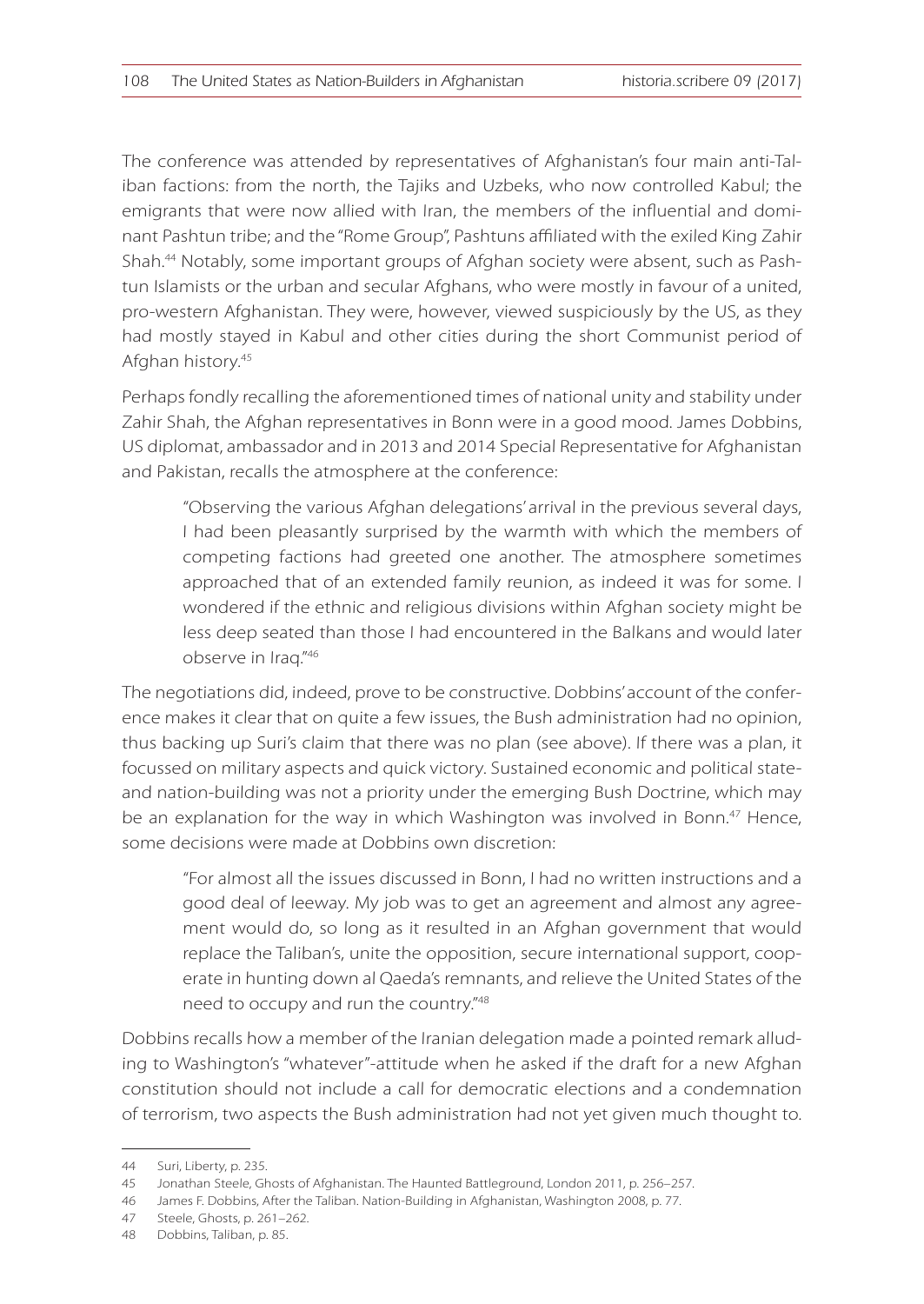Dobbins accepted the proposals nevertheless.<sup>49</sup> After some debate about the capacity in which the former King Zahir Shah, who had returned from exile, was to be involved in the formation of a new government, an agreement was reached at the beginning of December, formally titled the "Agreement on Provisional Arrangements in Afghanistan Pending the Re-establishment of Permanent Government Institutions".50

The Bonn Agreement determined the establishment of first an Interim Authority which was to convene a so-called Loya Jirga, $51$  then a Transitional Authority, which was to draw up a constitution on the basis of which democratic and free elections could be held. The former king was chosen to formally open the Lova Jirga, thus adding extra symbolic character to emphasise the unity of the country. The Bonn Agreement pledged to respect human rights, the role of women, and that Afghanistan would cooperate with the United Nations in the war on terrorism, drugs and organised crime. The agreement also set out the establishment of the International Security Assistance Force (ISAF), formally set up by a UN Security Council Resolution<sup>52</sup> and implemented via a NATO mission.

In a way, the Bonn agreement could be described as a success. The different ethnic groups had constructively worked together and committed themselves to end "the tragic conflict in Afghanistan<sup>"53</sup> and to promote "national reconciliation, lasting peace, stability and respect for human rights"<sup>54</sup>. They reaffirmed the independence, national sovereignty and territorial integrity<sup>"55</sup> of Afghanistan. They involved the international community into the process, received pledges for foreign aid and managed to find an interim leader, the Pashtun Hamid Karzai, who was acceptable for all groups and commanded respect and legitimacy as a "trusted elder"<sup>56</sup> and arbitrator, similar to King Zahir Shah. All in all, the future was looking bright: the invasion had been a military success and could even be described as a liberation, and the Afghans themselves had agreed to an optimistic plan for the future. It seemed like the neoconservative approach of the Bush administration had worked.

However, the reality is that the results of Bonn might have looked better on paper than they eventually turned out to be. In line with the general reluctance of the US to get involved deeply, the Bush administration placed its hopes on the Northern Alliance, many of whom had "a despotic past"<sup>57</sup>, hoping to use the military potential of this group for its own needs and goals. The consequences of this strategy were not

<sup>49</sup> Suri, Liberty, p. 83.

<sup>50</sup> Bonn Agreement 2001, 5th December 2001, [http://peacemaker.un.org/afghanistan-bonnagreement2001], accessed 27th July 2016.

<sup>51</sup> A Loya Jirga is a traditional meeting of tribal chiefs from all over the country, comparable to a constitutional convention.

<sup>52</sup> UN Security Council, Security Council Resolution 1386 (2001) on the situation in Afghanistan, 20th December 2001, [http://www.refworld.org/docid/3c4e94571c.html], accessed 27th July 2016.

<sup>53</sup> Bonn Agreement 2001, p. 2.

<sup>54</sup> ibid.

<sup>55</sup> ibid.

<sup>56</sup> Suri, Liberty, p. 237.

<sup>57</sup> Marin Strmecki, It's the Regime, Stupid! The Imperative of State-Building in Afghanistan, in: Georgetown Journal of International Affairs, 4 (2003), Nr. 1, p. 39–47, here p. 39–40.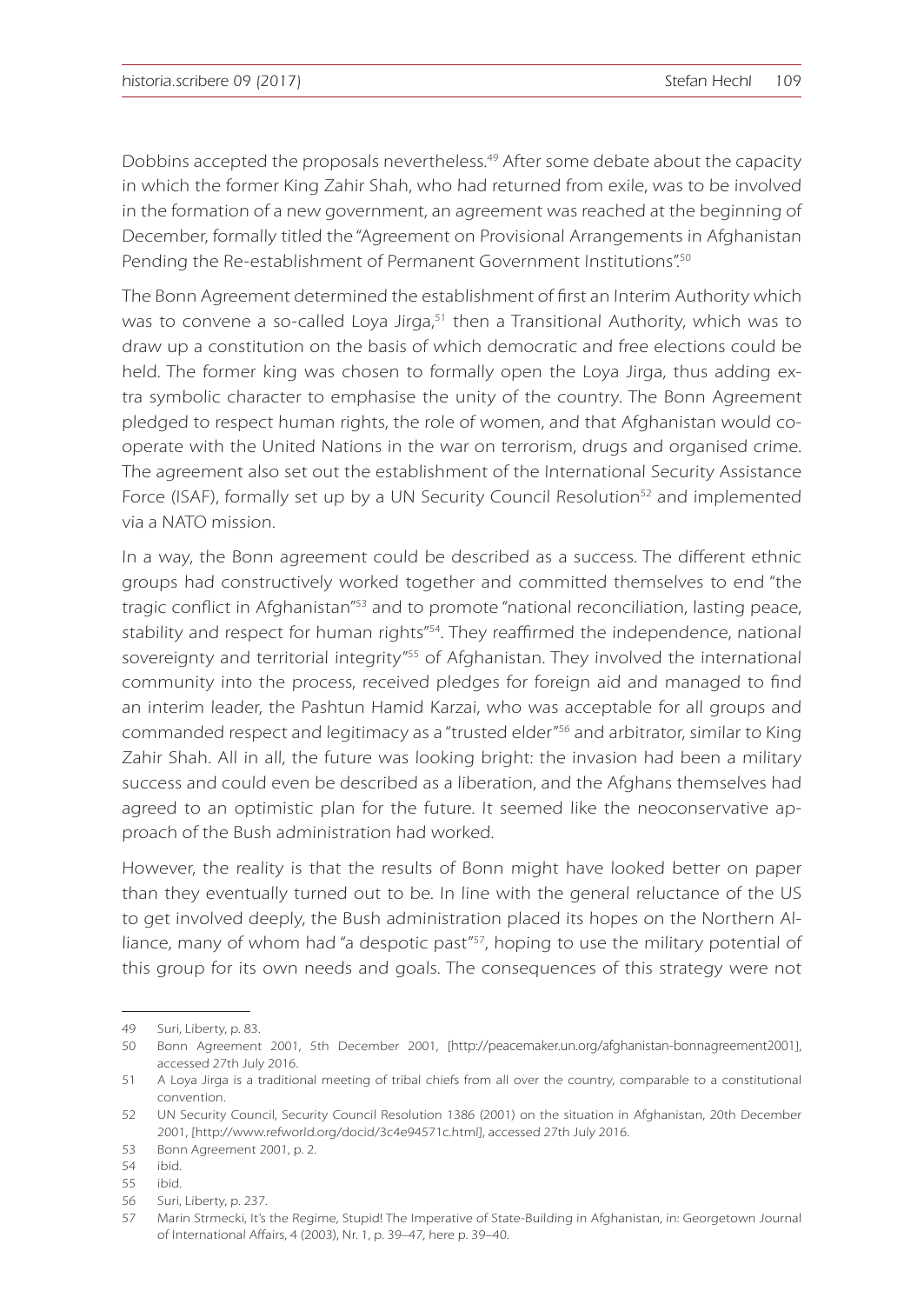ideal, however, considering that the Northern Alliance even consciously let Taliban fighters and Osama bin Laden himself escape over the border to Pakistan in exchange for bribes.58 The leaders of the Northern Alliance had been bin Laden's mentors in the 1980s.<sup>59</sup> The moderate "Rome Group" of Pashtuns loyal to the exiled king, on the other hand, was underrepresented at Bonn. Some tentatively suggested that perhaps even moderate Taliban representatives should have been invited to participate at the Bonn conference. Regarding the decision on the interim government, Marin Strmecki suggests that while the Pashtun Hamid Karzai was presented as the wise elder statesman who would be able to hold together the country, the actual power – military, police, intelligence – was all in the hand of Northern Alliance members, who thus dominated the new government.<sup>60</sup> Steele suggests that by backing Karzai, the US alienated some of its would-be allies in Afghanistan. Quoting Francesc Vendrell, the EU's special representative for Afghanistan, he asserts that Karzai was "hardly a household name". In a way, while Bonn led to problems in the longer term, the US and many in the international community viewed the agreement as an encouraging success on the way to a new Afghanistan.

#### *5.4 Problems arise*

After the initial success, the US were over-confident and did not commit more thoroughly to ensuring that the initial successes would turn into long-lasting peace. A new government had been installed, but it was lacking basic tools for governance, with the early day chaos already leading to plundering and corruption.<sup>61</sup> Around the time of the Bonn conference, Bush and Cheney had already started thinking about how the next stage in the War on Terror would be to oust Saddam Hussein in Iraq, anticipating that this would require a large number of US troops.<sup>62</sup> This plan, together with the general neoconservative strategy of operating with a light footprint, led to what most scholars agree was a fatal error: The US troop size in Afghanistan was smaller than in any other country in which the US were engaged in nation-building efforts since World War Two. Financial aid was also low. A comparison with postwar Germany shows how much the US neglected Afghanistan:<sup>63, 64</sup>

<sup>58</sup> Strmecki, It's the Regime, p. 40.

<sup>59</sup> ibid., p. 44.

<sup>60</sup> ibid., p. 40.

<sup>61</sup> Suri, Liberty, p. 243.

<sup>62</sup> Steele, Ghosts, p. 262–263.

<sup>63</sup> Seth G. Jones, In the Graveyard of Empires. America's War in Afghanistan, New York 2009, p. 119–122.

<sup>64</sup> For Afghanistan, the figures also include troops and aid from other countries, not just the US.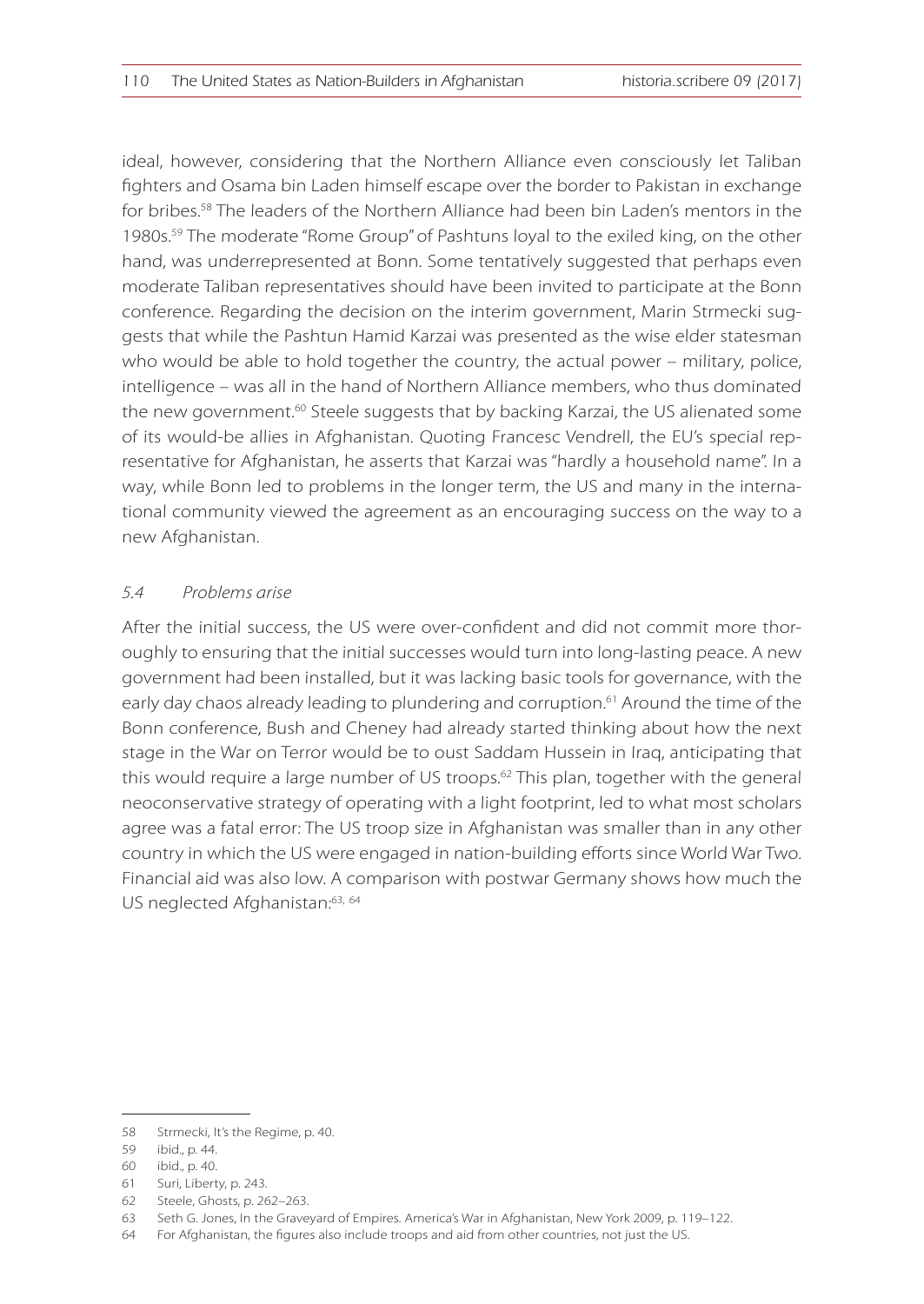|                                                                                          | Germany after WW2 | Afghanistan after 9/11 |
|------------------------------------------------------------------------------------------|-------------------|------------------------|
| Troops deployed per 1.000<br>inhabitants                                                 | 89.3              | 1.6                    |
| Financial assistance per<br>capita over the initial two<br>years, adjusted for inflation | 129 US \$         | 60 US \$               |

The primary objective of the 9.000 US troops (plus 1.200 other international coalition forces) was counterterrorism: to hunt down and capture Taliban and Al-Qaeda extremists. Apart from this goal, there was no reconstruction plan.<sup>65</sup> Until 2005, troop sizes doubled from 9.000 to 19.000, but this number was still tiny in comparison with the force of 145.000 US soldiers that invaded Iraq in 2003.<sup>66</sup> According to the top CIA officer in Afghanistan, Gary Schroen, troops were withdrawn from Afghanistan as early as March 2002 in order to be later used in Iraq – mainly key Special Forces units. He added, and his view was supported by former Deputy Secretary of State Richard Armitage, that the focus on Iraq decidedly weakened the US position and effort in Afghanistan, with Armitage concluding that the US never recovered from this mistake.<sup>67</sup>

The after-effects of the military invasion, coupled with the missing resources (both military and financial), led to a power vacuum that soon opened up, especially in the rural areas of the country. This vacuum was quickly filled by regrouping Taliban loyalists, local warlords, drug barons and members of Al-Qaeda.<sup>68</sup> The Bush administration did not react. Especially with the upcoming Iraq War in mind, the neoconservatives still supported an early withdrawal from Afghanistan, with Paul Wolfowitz citing British and Soviet experiences as a precedent for the fact that staying too long in Afghanistan might lead to disaster. $69$  Meanwhile, the security of the Afghan people was not quaranteed. Without security, there was no stability, and without stability, the international community started neglecting Afghanistan in terms of financial donations. This absence of financial aid only led to a further increase of corruption within the new interim government.

One thing the US did do, however, was the establishment of Provincial Reconstruction Teams (PRTs) – in a way similar to the over 500 small garrisons used in the Philippines (1899–1902) or the Civil Operations and Rural Development Support (CORDS) programme in the Vietnam War.<sup>70</sup> The tasks of these PRTs range from building schools and disarming opponents to supporting elections and mediating between local fac-

<sup>65</sup> Caldwell, Vortex, p. 173.

<sup>66</sup> ibid., p. 172.

<sup>67</sup> both quoted in Caldwell, Vortex, p. 173.

<sup>68</sup> Suri, Liberty, p. 243.

<sup>69</sup> Caldwell, Vortex, p. 172.

<sup>70</sup> ibid., p. 185.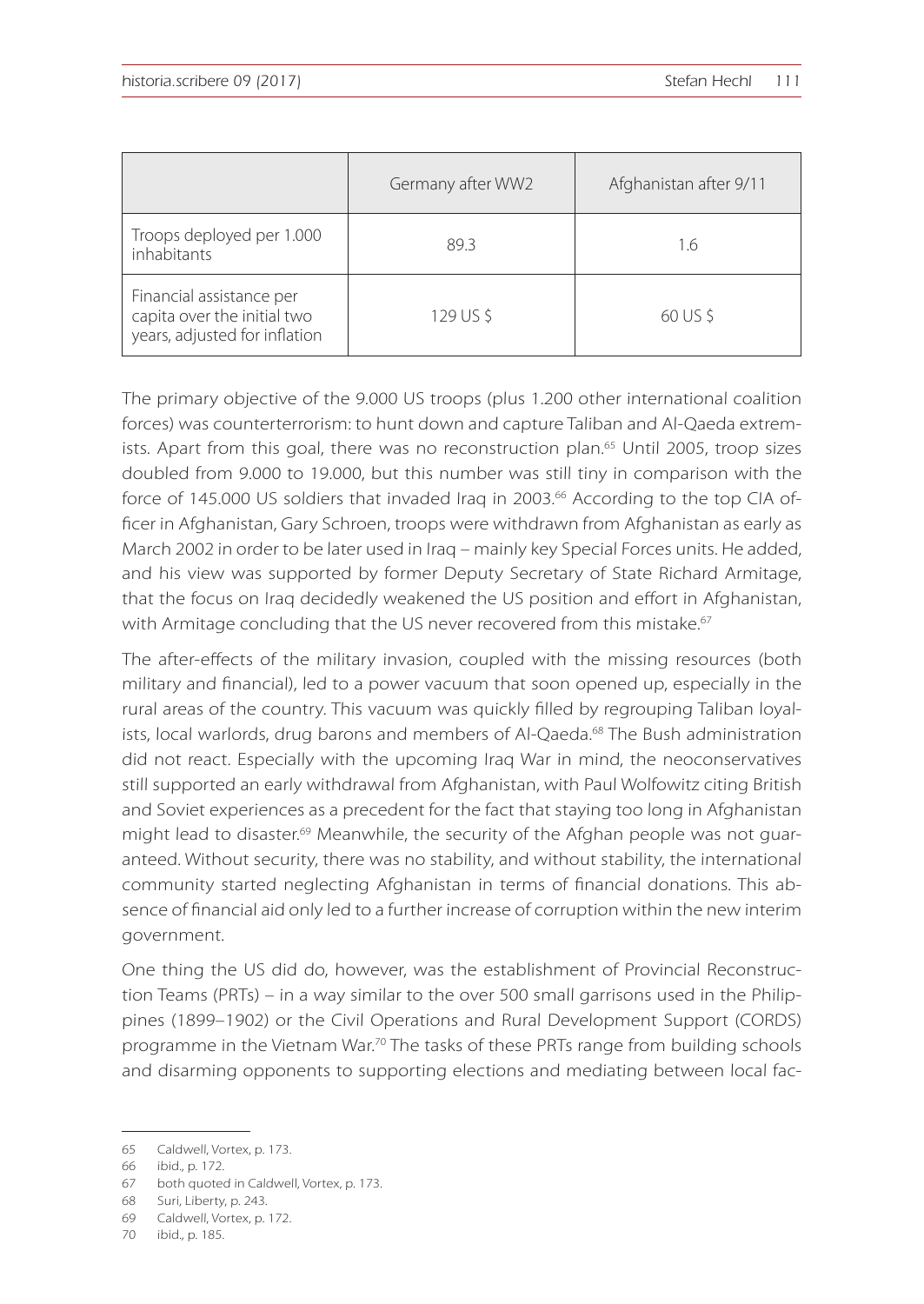tions.<sup>71</sup> In theory, they were a very good concept. However, lots of potential was wasted in the crucial first phase of reconstruction, again due to the general neoconservative approach and specifically the limited resources. One issue was that the PRTs in Afghanistan consisted almost entirely of military personnel, while civilian institutions such as the State Department did not manage to provide adequate personnel for PRTs. Additionally, there were not nearly enough PRTs in Afghanistan in the period immediately following the defeat of the Taliban: only 8 PRTs in 2003 and 14 in 2004.<sup>72</sup> This was not enough to extend US presence and reconstruction effort throughout rural Afghanistan. To make things worse, the PRTs often demonstrated "lack of coordination, amateurish efforts, and an ad hoc approach $173$  – not at all promising for a successful nation-building programme.

Looking back at history, the US should have immediately started implementing programmes in Afghanistan that had previously been successful in other nation-building or reconstruction efforts. Suri mentions the Freedmen's Bureau in the American South, the Philippine Commission or the immensely successful Marshall Plan as successful reconstruction programmes that could have been repeated, or at least used as inspiration, to ensure peace, stability and democracy in Afghanistan.<sup>74</sup> The Bush administration did none of these things. History, and recent developments such as the Bonn Agreement, showed that nation-building in Afghanistan would have been possible, but was neglected, perhaps intentionally: "The United Stated destroyed, but it did not rebuild."<sup>75</sup>

#### *5.5 Interlude: Iraq*

It is necessary to mention Iraq in this context. Removing Saddam Hussein from power in Baghdad had already been a goal of US foreign policy before the 9/11 attacks: 1998 saw President Bill Clinton signing into law the Iraq Liberation Act with major support from both major parties.<sup>76</sup> Bush later expanded on the issue by adding weapons of mass destruction into the equation, and more or less immediately straight after 9/11, the administration began planning an invasion (see above). The Iraq campaign immediately overshadowed Afghanistan. Richard Armitage, Deputy Secretary of State at the time, later confessed:

"From day one it was Iraq, Iraq, Iraq. Afghanistan was really an accidental war for much of the Administration. No one wanted to do it. And once it became clear the Taliban was likely to fall, senior Pentagon officials wanted to turn to Iraq as quickly as possible."<sup>77</sup>

<sup>71</sup> Michael J. McNerney, Stabilization and Reconstruction in Afghanistan: Are PRTs a Model or a Muddle?, in: Parameters, 35 (2005), Nr. 4, p. 32–46, here p. 33.

<sup>72</sup> Caldwell, Vortex, p. 186.

<sup>73</sup> ibid., p. 188.

<sup>74</sup> Suri, Liberty, p. 245.

<sup>75</sup> ibid.

<sup>76</sup> Henry Kissinger, World Order. Reflections on the Character of Nations and the Course of History, London 2014, p. 323.

<sup>77</sup> Jones, Graveyard, p. 124–125.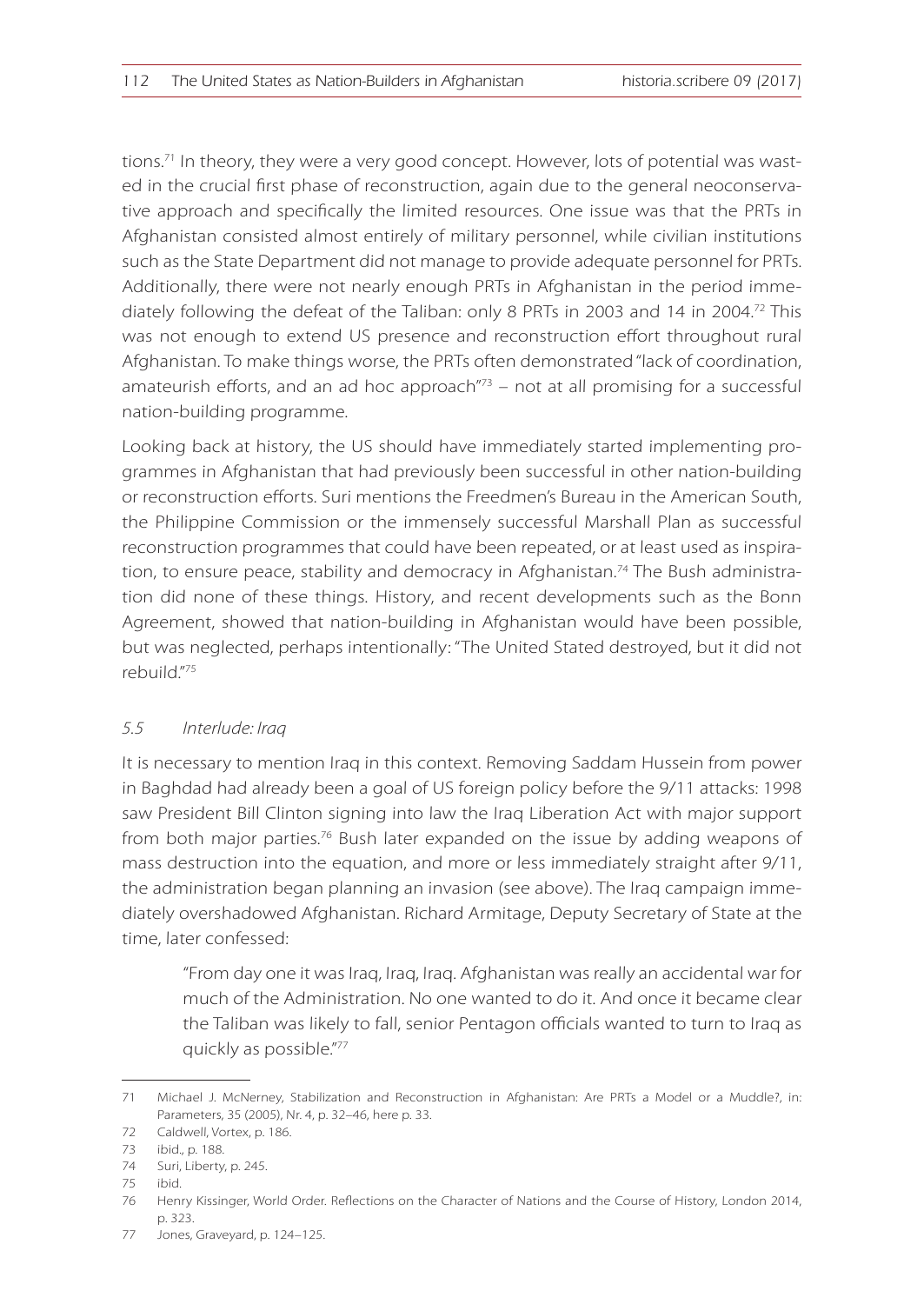Interestingly, Colin Powell was one of the only major figures to try and put the main focus on Afghanistan. Powell had already previously advocated, in opposition to Bush and Rumsfeld, the use of a far greater number of troops in Afghanistan, in order to secure a decisive and overwhelming victory.<sup>78</sup> Nevertheless, attention shifted to Iraq and US resources in Afghanistan were soon lacking in all areas: financial aid, military presence, intelligence, diplomacy, and even general attention to the issue.<sup>79</sup>

Just as most in the Bush administration agreed that Iraq was the primary issue, many scholars now agree that this severe lack of attention and resources in Afghanistan proved fatal, especially as it came at a crucial time when basic military victory was assured, but the difficult task of securing peace and stability was only beginning. It can quite probably also be seen as a factor that led to the Taliban insurgency.80 This "obsession",<sup>81</sup> as Francesc Vendrell called the US effort in Iraq, led to a spiral of conflict and an overall worsening of the situation. The initial encouraging success was rendered obsolete and things were not looking good at the end of the first Bush presidency.

#### **6. Increased efforts: George W. Bush, second term**

#### *6.1 No second Vietnam*

President Bush reportedly closed a meeting on Iraq in 2007 with the words "[i]f we're not there to win, why are we there?" $82 -$  but these words did not, as Henry Kissinger asserts, demonstrate the "resoluteness of the President's character<sup>"83</sup>. Bush was not far away from the end of his 8-year-presidency and was starting to realise the implications of the current situation in both Afghanistan and Iraq for himself and his legacy on the one hand, and for his party and its chance of success in the 2008 election on the other. He surely did not want to go down in the history books as "another Lyndon Johnson"<sup>84</sup>. At that point, simply withdrawing immediately would have been the worst option, so the second Bush administration did what it could to improve the situation. Bush himself admitted that the US would have to take more responsibility, $85$  and the neoconservative approach of light spending and a small footprint was done away with. Additional troops and funding were sent to both Iraq and Afghanistan.

However, the differences between these two theatres of war once again became apparent: Iraq, still in the centre of attention, was put under the command of General David Petraeus, whose strategy for peacekeeping and reconstructing the country was more effective than the one used in Afghanistan. There, it was already too late. Around 2005, both the Taliban and Al-Qaeda had slowly crept back into the country, having been laying low in Pakistan for a couple of years. The Taliban insurgency began and

<sup>78</sup> Jones, Graveyard, p. 124.

<sup>79</sup> ibid., p. 127.

<sup>80</sup> ibid., p. 129.

<sup>81</sup> ibid., p. 133.

<sup>82</sup> Kissinger, Order, p. 326.

<sup>83</sup> ibid.

<sup>84</sup> Suri, Liberty, p. 251.

<sup>85</sup> George W. Bush, Decision Points, New York 2010, chapter 7 [accessed as e-book without page numbers].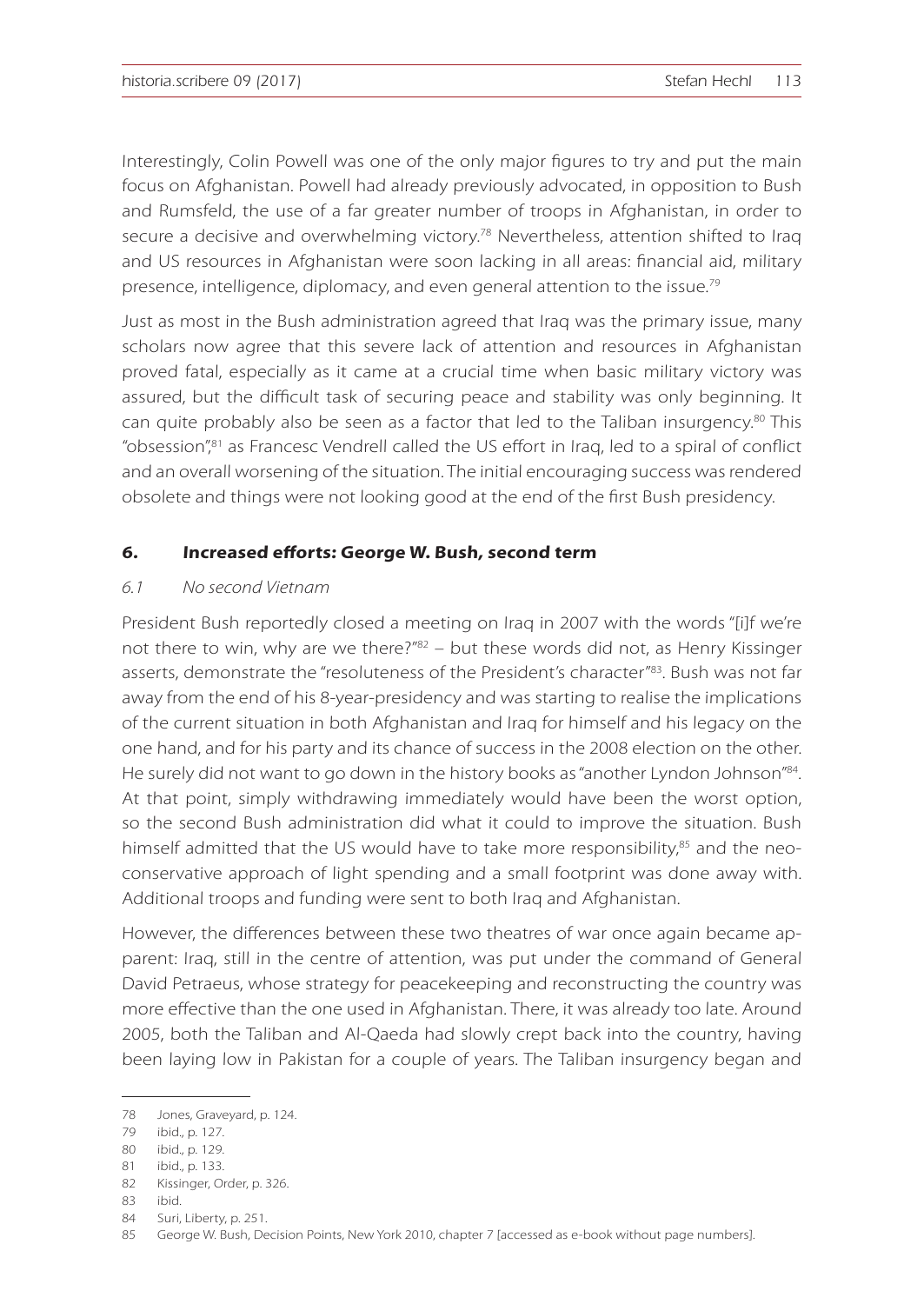brutally highlighted what the US' failure to efficiently nation-build had led to: In the rural areas of Afghanistan, there was effectively still no security and only ineffective presence of the corrupt central government and military. For many Afghans, the returning Taliban seemed like they were more capable of providing conditions necessary for life in security.<sup>86</sup> It says rather a lot about the extent and effort of US nation-building in Afghanistan that the Taliban seemed like the better option for many Afghan citizens.

## *6.2 Increased efforts?*

While they are of course only one of many aspects of nation-building, the aforementioned Provincial Reconstruction Teams can be an indicator for the intensity of the reconstruction process. While initially only 8 such PRTs operated in Afghanistan in 2003, this number then rose to 22 by 2005 and 26 at the end of Bush's second presidency in 2008. $87$  26 is still a small number, but the rise does indicate a certain increase in the nation-building effort. Military presence increased, but at this stage, the occupation had turned into a counterinsurgency operation, shifting attention of the military to operations against the Taliban. While Kabul continued to turn into a modern urban centre guarded by ISAF rather than the US, most parts of the country did not see actual results in terms of nation-building. Thomas Barfield describes US programmes as mere reconstruction – exemplified in the structurally important ring road around the country that was not rebuilt as a modern highway, but rather literally reconstructed as a narrow and dangerous two-lane road as it had been in the 1960s.<sup>88</sup>

There were some movements and organisations that were set up to promote democratic values, such as the Welfare Association for the Development of Afghanistan or the Women and Youth for Peaceful Development Organisation, but both of these examples, along with others, were set up by Afghans themselves and received funding from American NGOs, not the government.<sup>89</sup> The United States Agency for International Development (USAID), a federal government agency, helped fund some independent media outlets with modest grants.<sup>90</sup> Initiatives like these may have helped give some hope to Afghans about their future, with a 2009 poll finding that a majority approves of the democratic system of government. $91$  However, it must once again be stressed that these developments mainly concern the country's urban centres – while two thirds of the population live in small rural villages.

Some other successes became visible: A study by  $ACBAR<sup>92</sup>$  a group of aid agencies, published in 2011, found that 80 percent of Afghans now had access to health care,

<sup>86</sup> Suri, Liberty, p. 258.

<sup>87</sup> Caldwell, Vortex, p. 186.

<sup>88</sup> Thomas Barfield, Afghanistan. A Cultural and Political History, Princeton 2010, p. 315.

<sup>89</sup> Richard Kraemer, Towards state legitimacy in Afghanistan, in: International Journal, 65 (2010), Nr. 3, p. 637–651, here p. 646.

<sup>90</sup> ibid., p. 649.

<sup>91</sup> ibid., p. 641.

<sup>92</sup> Declan Walsh, US had 'frighteningly simplistic' view of Afghanistan, says McChrystal, in: *The Guardian*, online, 7th October 2011, [https://www.theguardian.com/world/2011/oct/07/us-frighteningly-simplistic-afghanistanmcchrystal], accessed 27th July 2016.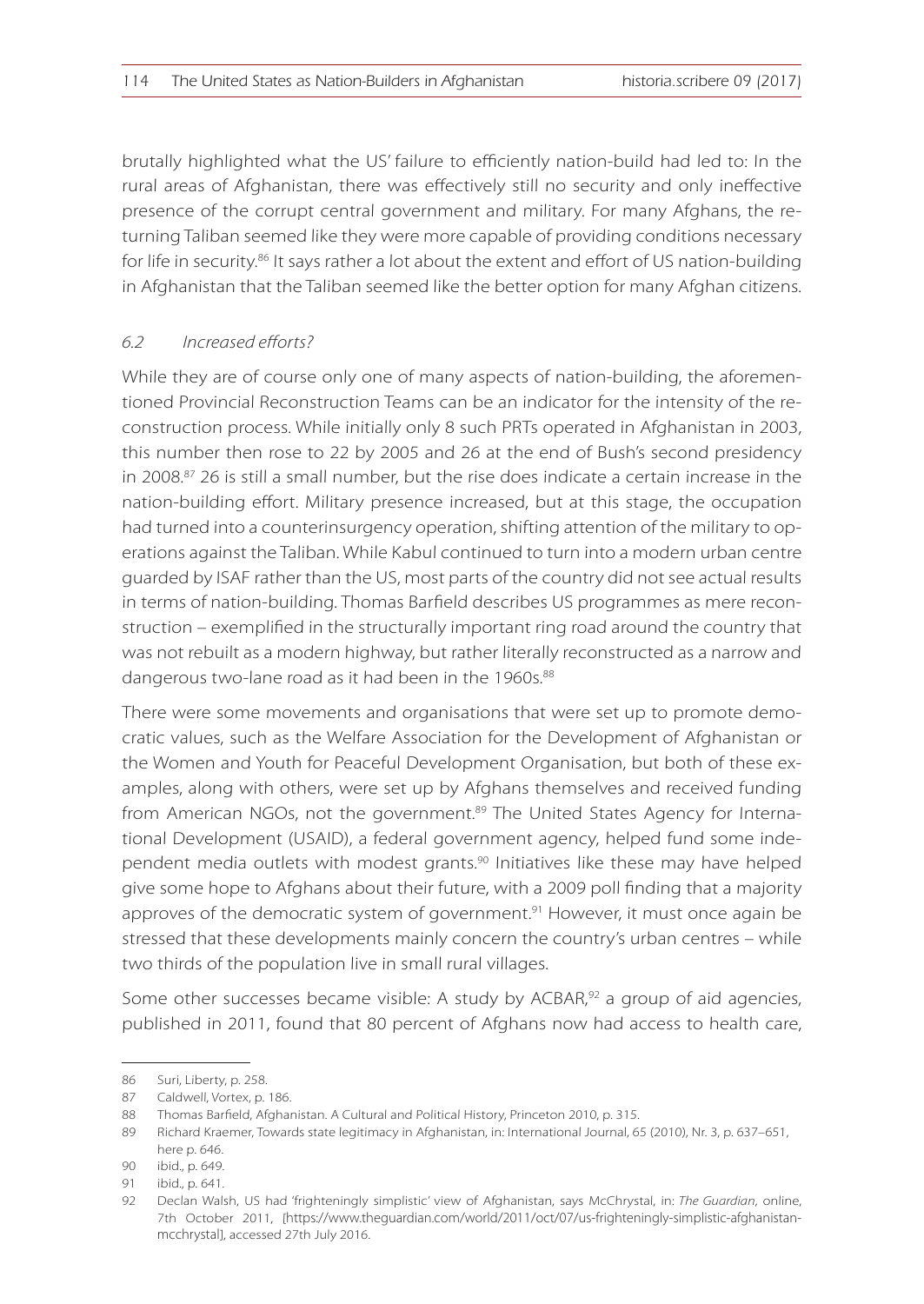compared to a staggeringly low 9 percent ten years earlier in 2001. Similarly, the number of children attending school was up from 1 million to 7 million, with the proportion of girls drastically increased. However, illiteracy was still high at 23 percent in 2011. Only 100.000 Afghans were attending university.<sup>93</sup> In 2010, Transparency International ranked Afghanistan as the third-lowest country in the world in its corruption index, only ahead of Myanmar and Somalia.<sup>94</sup>

What remained a serious problem was the drastic absence of foreign aid. Many Afghans complained that the majority of international aid never led to concrete rebuilding, but rather stayed in the hands of foreign advisors and consultants.<sup>95</sup> Even in Kabul, the capital and city that profited most from US and international presence, infrastructure like electricity, roads and sewage systems remained below-par and a growing population is settling in slum-like areas on the outskirts of the city. $96$  Vendrell summarised these issues, caused in part by the problem of corruption, as "ineffective reconstruction that hasn't reached the ordinary people."<sup>97</sup>

## **7. Assessment and outlook**

What was the extent of Bush-era nation-building in Afghanistan? While over the course of this paper, the term "nation-building" has been used as an umbrella term; for this assessment, it is wise to dissect the concept of nation-building into its two narrower meanings, as discussed in the opening chapter.

#### *7.1 Nation-building*

In terms of nation-building, that is, to construct a common identity for citizens of a country, many saw Afghanistan as an impossible challenge due to its ethnic diversity. However, research shows that this assumption is probably incorrect. US policy makers seem to view Afghanistan with a rather neo-colonial attitude: a backward, third-world failed state in a constant state of internal war and in need of Westernisation and a dose of "freedom". The truth is that Afghanistan is not simply a country of goats, opium and tribal warfare. As mentioned above, especially the 1960s saw real progress and modernity under the reign of Zahir Shah. Kissinger, for instance, seems to ignore this era and frames Afghanistan as the same divided and undemocratic country, not even a state "in the conventional sense"<sup>98</sup> that Winston Churchill described in 1897. He ignores the Zahir Shah era and the fact that there is indeed such a thing as an Afghan identity.

This identity seems to have formed over time. Naturally, an Afghan identity cannot be based on ethnicity or language, as these categories are diverse in the country. Al-

<sup>93</sup> Michael Daxner, Reclaiming Afghanistan. Moving toward Nationhood?, in: *World Policy Journal*, 28 (2011), Nr. 2, p. 69–78, here p. 74.

<sup>94</sup> Transparency International, Corruption Perceptions Index 2010, [http://www.transparency.org/cpi2010/ results#CountryResults], accessed 27th July 2016.

<sup>95</sup> Steele, Ghosts, p. 296–297.

<sup>96</sup> ibid., p. 297.

<sup>97</sup> qtd. in Steele, Ghosts, p. 299.

<sup>98</sup> Kissinger, Order, p. 319–320.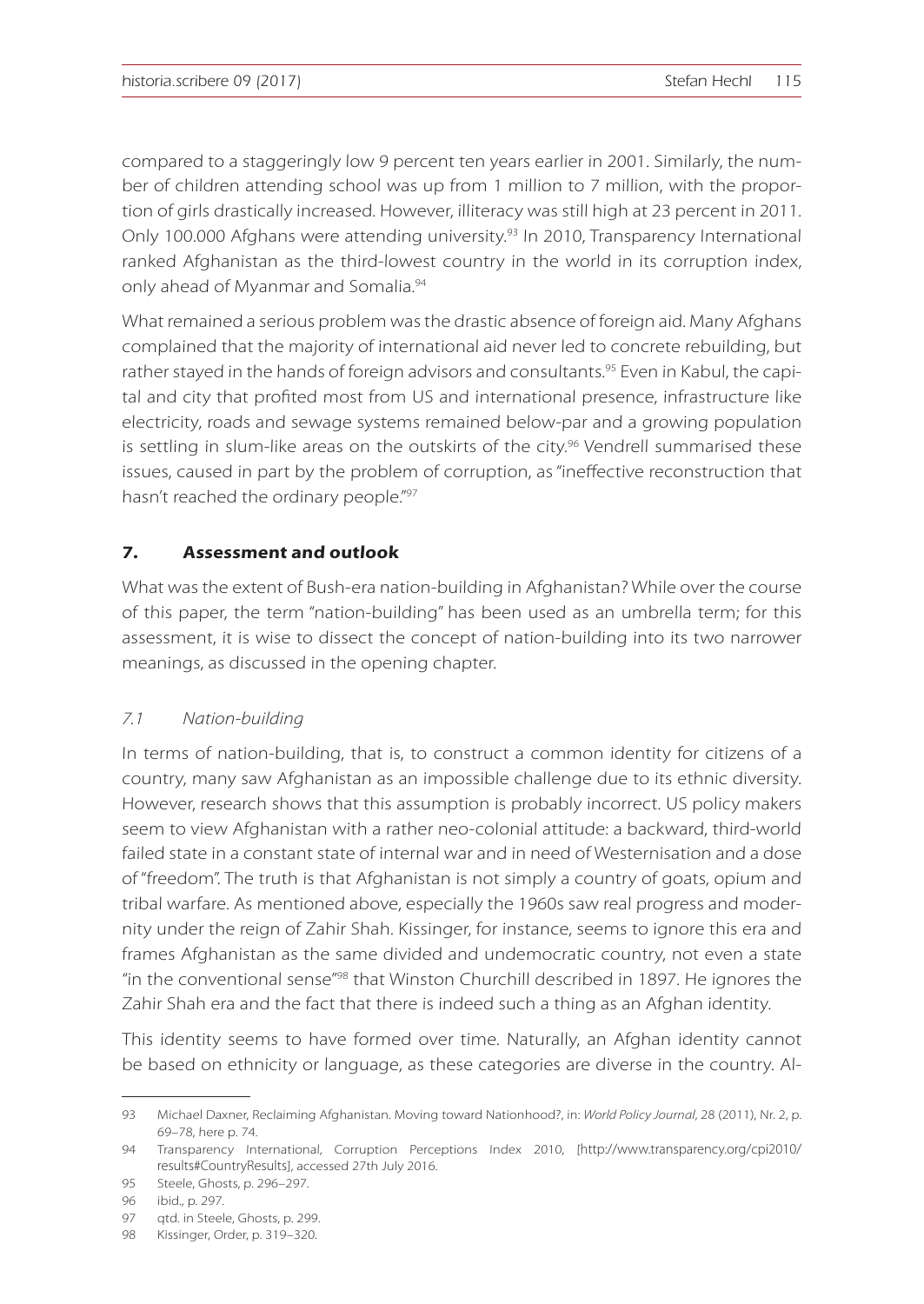though the term *Afghan*, first used in the third century A.D., originally applied only to the Pashtuns of the South. Around the start of the  $20<sup>th</sup>$  century, an Afghan identity began to form around religious and cultural factors. It was developed further by Afghan historiography and by the time of the communist coup, the Afghan identity was so firmly rooted that the new regime did not manage to change the name of the country. The resistance against the Soviet invasion reinforced Afghan identity even further. Along with experiences such as war, flight and emigration, the resistance against "them" invoked a common feeling "us Afghans"<sup>99</sup>. A 2009 ABC/BBC poll showed that 72 percent of Afghans gave their identity as *Afghan* first, before their specific ethnicity.<sup>100</sup> There is no data available, but the historical evidence supports the assumption that the situation was similar or the same in 2001. In 2001, Afghanistan may have been a failed state, but it was not a failed nation. In all the confusion and chaos of the war, there was never a movement to partition the country among ethnic boundaries, similar to what happened in Yugoslavia. To some, this may have been astonishing; to others, it was no surprise. There may have been a lack of political structures, but throughout their history, Afghans had come to realise that their differences were by far outweighed by what united them – they shared a sense of national identity that transcended ethnic boundaries.<sup>101</sup>

What does this mean for US nation-building? Primarily, it means that nation-building in the narrow sense of the word was not really necessary at all in 2001. An Afghan nation existed, and particularly Bonn, despite all its faults, showed that constructive togetherness was possible. The US should have embraced this fact and used it as a basis on which to construct a working state structure. Instead, as described above, Washington put too much hope and trust in specific parts of Afghan society and its political landscape (namely the Northern Alliance). The US had also vetoed giving the exiled King Zahir Shah an actual role in the new government. Instead, he was only given the ceremonial title of *Father of the Nation*. In this sense, Kissinger is right to say that the vision the US and the other international forces had for Afghanistan was a "radical reinvention of Afghan history"102. Had the US focussed on effective state-building – political institutions, infrastructure, economy – everything might have turned out differently.

## 7.2 State-building

As laid out above, the necessary framework for political institutions was already in place: There was a sense of national identity, which should have been used properly as a basis for a working political system, and Afghans had the experience of reasonably stable government from the Zahir Shah era. During that time, up until 1978, when the communist coup took place, "Afghanistan had maintained a loose federal arrangement

<sup>99</sup> Angela Parvanta, Afghanistan – Land of the Afghans?, in: Afghanistan – A Country without a State?, Ed. Christine Noelle-Karimi et. al. (Schriftenreihe der Mediothek für Afghanistan 2), Frankfurt 2002, p. 17–25, here p. 23.

<sup>100</sup> Saira Shah, 'Afghaniyat' is alive and well in Afghanistan, in: *The Guardian*, online, 7th April 2011, [https://www. theguardian.com/commentisfree/2011/apr/07/afghanistan-nation-building-alive-well], accessed 27th July 2016.

<sup>101</sup> Barfield, History, p. 277–278.

<sup>102</sup> Kissinger, Order, p. 320.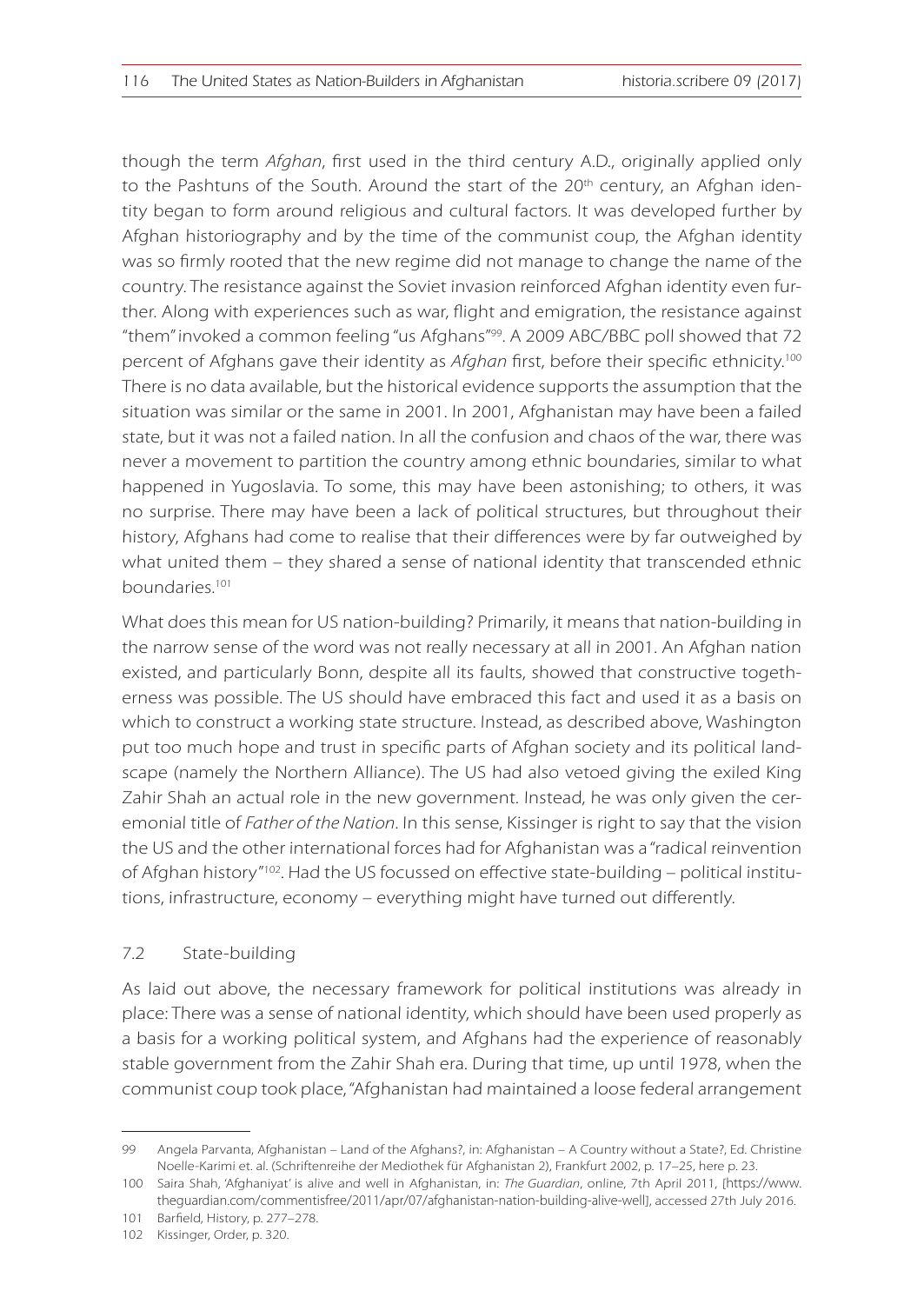between a centralized state and semi-autonomous ethnic regions and the Pashtun tribal belt<sup>"103</sup>. The structure of Afghan politics was primarily one of managing political power and relations between the various factions.<sup>104</sup> It was only when first the Communists, then the Islamic Mujahedin, and finally the Taliban centralised their rule of the country more and more that governing became ever more difficult<sup>105</sup> and the relations between the different political and social factions turned violent.<sup>106</sup> The US, however, aimed at building a strong centralised government that would preside over a democratic Afghanistan from Kabul. Kissinger is right to state that "the efforts required to impose such [centralised] institutions trampled on age-old prerogatives, reshuffling the kaleidoscope of tribal alliances in ways that were difficult for any outside force to understand or control"<sup>107</sup>. Had Washington looked back at Afghan history, it might have realised that the only viable option was a strongly decentralised, federal state. Instead of condemning the tribal structure, the US should have embraced it and used it as an already existing structure as basis for legitimacy and working government.

The actual process of Bonn, the first Loya Jirga, the writing and adoption of the Afghan Constitution in 2004 and the first elections themselves went quite well. The constitution, in theory, makes Afghanistan a democratic state with a central government. President Karzai said in a 2007 interview with the *New York Times* that "the political institution-building of the country went very, very well because it was up to the Afghan people to make it a success or not so much success. They made it a success"<sup>108</sup>. The constitution looks good on paper, but does not reflect reality. Afghanistan is not a centralised state, and some suggest the constitution should be rewritten to turn the country into a federal state, which would be much better suited to its reality.<sup>109</sup> In the same interview, Karzai articulates his disappointment over the assistance the US had given Afghanistan, especially in political and military terms. Despite the success in building a road network, according to Karzai, even in 2007, electricity was still an issue. He stated that help from the US and other donor countries was needed for this and for other large projects that would revitalise the Afghan economy.<sup>110</sup> Afghanistan does have lots of potential in economical terms, with many natural resources, the mining of which could provide valuable income for the government.<sup>111</sup>

In terms of lifestyle, some improvements became visible. Michael Daxner, former advisor to the Afghan minister for higher education and member of various UN missions, wrote in 2011 that he had started to find hope and gotten a sense that there was "a genuine movement among Afghans toward taking the initiative and reclaiming a role

<sup>103</sup> Ahmed Rashid, Tribe and State in Afghanistan, in: Afghanistan – A Country without a State?, Ed. Christine Noelle-Karimi et. al. (Schriftenreihe der Mediothek für Afghanistan 2), Frankfurt 2002, p. 177–178, here p. 175.

<sup>104</sup> Strmecki, Regime, p. 42.

<sup>105</sup> Rashid, Tribe, p. 175.

<sup>106</sup> Strmecki, Regime, p. 42.

<sup>107</sup> Kissinger, Order, p. 320.

<sup>108</sup> Nicholas Kristof, An Interview with Hamid Karzai, in: *The New York Times*, online, 1st April 2007, [http://www. nytimes.com/2007/04/01/opinion/01kristof-transcript.html?\_r=0], accessed 27th July 2016.

<sup>109</sup> Daxner, Nationhood, p. 76.

<sup>110</sup> Kristof, Interview.

<sup>111</sup> Steele, Ghosts, p. 392.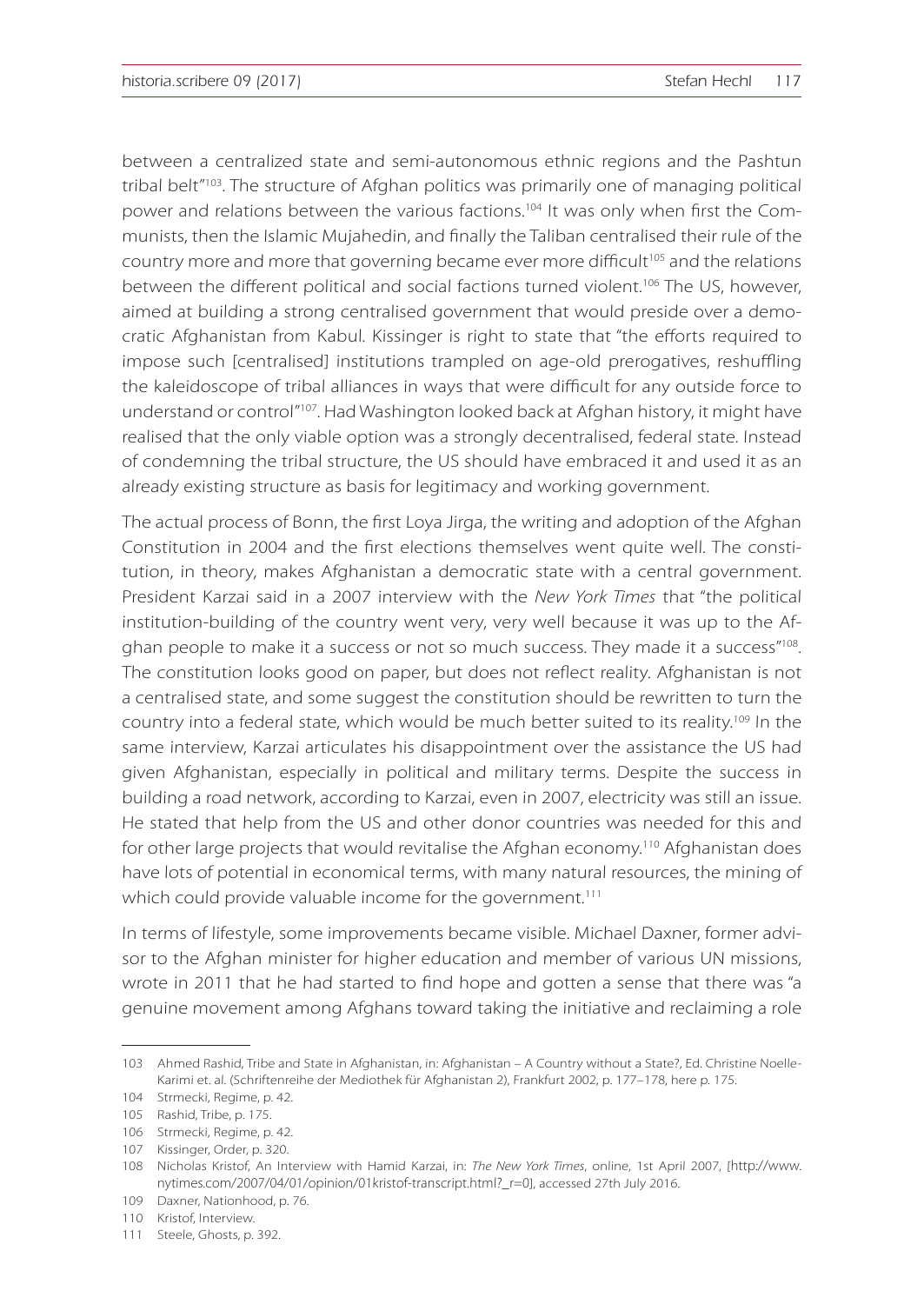in determining their country's future."<sup>112</sup> He cited demographic change, urbanisation, the increased access to education (especially for girls) and the emergence of a new middle class as indicators that something, at last, was improving.<sup>113</sup> However, it must of course be noted – as so often – that these changes mainly only applied to the cities of Afghanistan and often did not extend to the rural areas, where the vast majority of the population was still very poor. It is no coincidence that President Karzai gained a reputation as the "mayor of Kabul"<sup>114</sup>, since that was as far as his power extended.

#### *7.3 Bush and Afghanistan: a failure?*

In light of this assessment, can one describe Bush and his administration's mission in Afghanistan as a failure? In retrospect, yes. It is possible to identify five major shortcomings that are responsible for this failure.

Firstly, Afghanistan's rich social, military and political history was largely ignored, despite the invaluable lessons that could have been learnt and used to prevent many problems that later arose. In terms of society, the US should have realised that the Afghan ethnicities, tribes and clans were important and well-established social structures that needed to be treated with respect and caution. They could have been used as basis for a working political system. Regarding this system, the US especially failed to look at the successful reign of King Zahir Shah, who had managed to lead Afghanistan as a federal country by balancing out the interests and demands of the different ethnicities and tribes. Had the US found and emulated his political formula, everything may have turned out to be more successful. The US also failed to anticipate and/or prevent the Taliban insurgency, despite Afghanistan's reputation as a country well-suited for insurgencies and guerrilla warfare. General Stanley McChrystal, in charge of operations in Afghanistan in 2009, in an interview with *The Guardian* rather openly said that the US had a "frighteningly simplistic"<sup>115</sup> view of Afghanistan at the beginning of the war.

Secondly, and related to (or perhaps even the cause of) the first issue, was the attitude of many military and political decision-makers in Washington in regard to the invasion and occupation of Afghanistan in 2001. The neoconservative Bush administration argued for a light footprint in the approach of the invasion, thinking it would be best to defeat the Taliban quickly and with a small force and then allow Afghans themselves to undertake most of the nation-building tasks. This would later prove to be a fatal error and could have been avoided if the US had committed to proper nation-building similar to postwar Germany, with the necessary amount of troops and financial resources. Whether the US simply did not have a proper reconstruction plan, did not have the financial resources, or whether they actually believed the neoconservative, light-footprint approach would work, despite all historical evidence pointing to the opposite, is hard to tell. A quote from a source in the US Department of Defense does,

<sup>112</sup> Daxner, Nationhood, p. 70.

<sup>113</sup> ibid., p. 73–74.

<sup>114</sup> Shah, Afghaniyat.

<sup>115</sup> Walsh, McChrystal.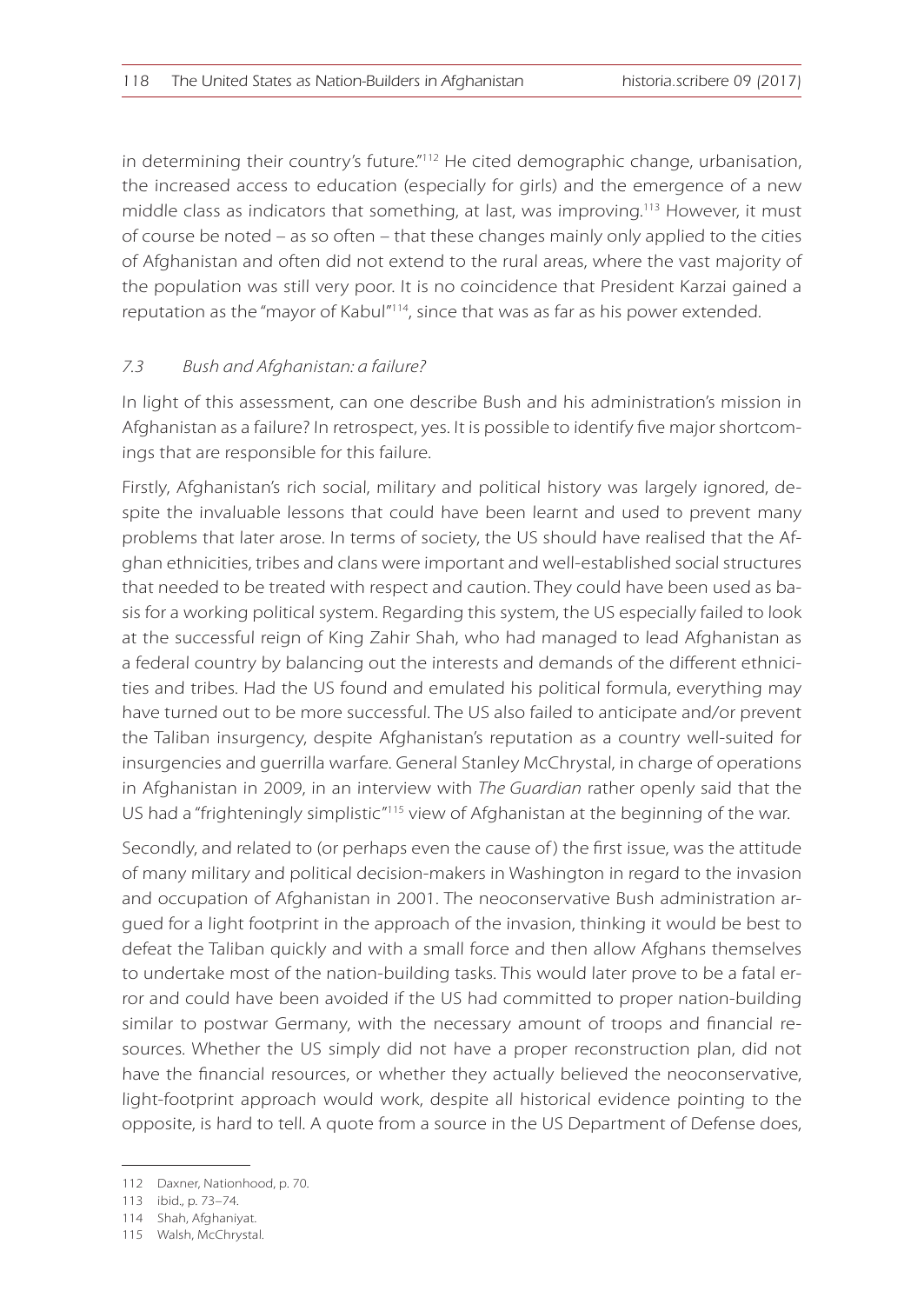however, highlight the attitude that led to so many problems in Afghanistan: "It's our job to destroy the enemy and then move on."<sup>116</sup>

Thirdly, the Bonn conference can be described as one major mistake in the crucial early postwar phase. As a part of the light-footprint strategy, the official US political and diplomatic delegation did not play that much of a role at the conference. Instead, Washington put its hopes in the anti-Taliban Northern Alliance, ignoring its partly radical and despotic past. This policy shifted the balance of power in Bonn. Additionally, some important factions were underrepresented or not represented at all. What the US did do at Bonn, however, was some behind-the-scenes manoeuvring to ensure Hamid Karzai would emerge as leader of the new government. Due to all these factors, the long-term results of Bonn turned out nowhere near as good as the Bonn Agreement had initially suggested. Improvements could have been made if the US had openly participated in the talks as a party, rather than supporting one of them.

Additionally, the Bush and his administration were over-confident after the initial successes of a quick military victory and the Bonn Agreement. This meant, at least in their eyes, that they could continue with the minimalistic approach to nation-building in Afghanistan. Accordingly, the presence of the occupation was mainly confined to the urban centres of the country and soon opened up a power vacuum in the rural areas of Afghanistan. This vacuum was swiftly filled by local warlords and then the Taliban, who had returned from their hiding places in Pakistan. Bush did later realise that Afghanistan was spiralling out of control, but at that point, the Taliban had managed to re-establish a significant presence and the US troops now had to be used to fight the insurgency and ensure basic security, in a stage where nation-building should have been well under way.

Finally, another factor contributed to a lack of personal and financial resources: the Iraq war. The removal of Saddam Hussein had already been on Bush's mind since 9/11 and had in all probability affected military planning for Afghanistan. From the spring of 2003 onwards, all attention was on Iraq and Afghanistan became a secondary matter for Washington, leading to even less effort and resources there. This neglect worsened the situation so much that when Bush finally realised more had to be done in terms of nation-building, the results were far less encouraging in Afghanistan than they were in Iraq.

To be fair, it must be mentioned that Bush partly acknowledged his mistakes. In his 2010 memoir *Decision Points*, he devoted an entire chapter to the question of Afghanistan. Bush admitted that he had initially been an opponent of the idea of the US participating in nation-building abroad, as has been shown above. However, unsurprisingly, he changed his mind after 9/11 and said he felt the US had a "moral obligation"<sup>117</sup> to not only free Afghanistan from its "primitive dictatorship"<sup>118</sup>, but also to "leave behind

118 ibid.

<sup>116</sup> Strmecki, Regime, p. 46.

<sup>117</sup> Bush, Decision Points, Chapter 7.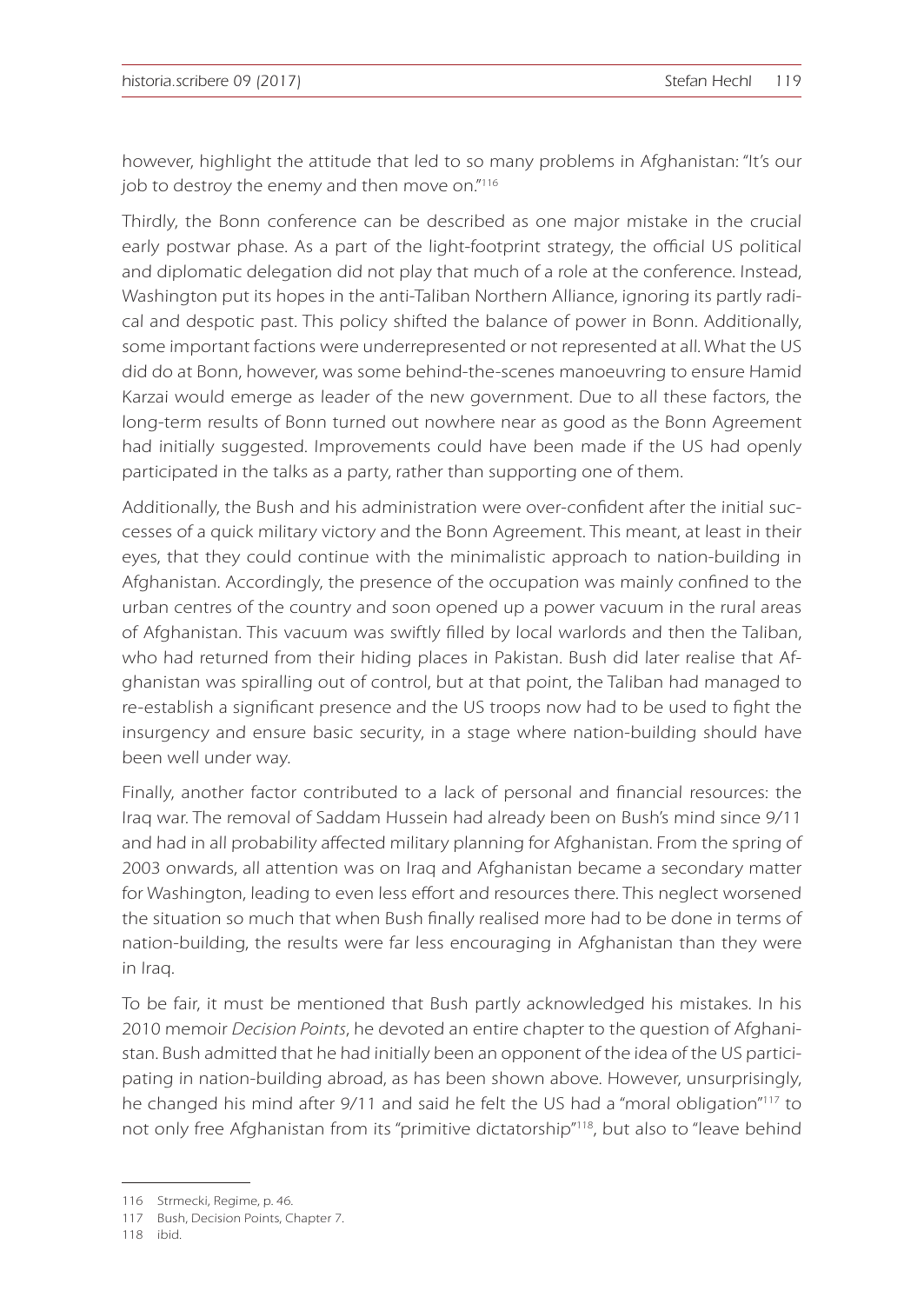something better"<sup>119</sup>. The rhetoric Bush used – and uses in his memoirs – is grand: He talks of schools, roads, electricity, democracy and peace, and labels Afghanistan as the "ultimate nation-building mission"<sup>120</sup>. His conclusion is interesting, as it mixes honest truth with one statement that seems puzzling, considering the circumstances and the evidence collected above:

"From the beginning, I knew it would take time to help the Afghan people build a functioning democracy consistent with its culture and traditions. The task turned out to be even more daunting than I anticipated. Our government was not prepared for nation building. Over time, we adapted our strategy and our capabilities. Still, the poverty in Afghanistan is so deep, and the infrastructure is so lacking, that it will take many years to complete the work."<sup>121</sup>

It can be strongly questioned whether Bush is telling the truth in the first sentence. Actions and quotes from many in his administration point more towards a strategy of getting out of Afghanistan as soon as possible. Had Bush actually acknowledged how much time effective nation-building takes, things might have turned out differently. The rest of his statement, however, is rather surprising in its honesty, especially the assertion that his government was not prepared for such a mission. As Paul D. Miller points out in Foreign Policy, even if Bush had wanted to nation-build properly, it may well be that his people wouldn't have known how.<sup>122</sup> Bush concluded by stating "I strongly believe the mission is worth the cost $n_{123}$ . One could be inclined to agree that whatever his other motives and even though the execution was somewhat botched, Bush did believe in bringing American-style democracy to some countries in the world that needed it most.

#### *7.4 Lessons learnt for the future*

Much has been said about the US efforts in Afghanistan, and much can be learnt from them. Perhaps the most important lesson is one that should have already been familiar to American nation-builders, but was not applied from 2001 onwards: Nation-building is almost always a long, complex and costly process. If one is not ready to commit fully to long-term process of nation-building, one might as well drop the plan immediately. Abandoning the project half way through, or knowingly only committing parts of what is actually needed, will do much more harm than good. The US should look back at successful investments like the Marshall Plan and acknowledge that these long-term commitments and investments do pay off. Perhaps it is necessary to ignore the domestic side of such questions, as the electorate may lack the understanding of a nation-building process, but politicians, diplomats and military commanders should certainly not.

<sup>119</sup> Bush, Decision Points, Chapter 7..

<sup>120</sup> ibid.

<sup>121</sup> ibid.

<sup>122</sup> Paul D. Miller, Bush on Nation Building and Afghanistan, in: *Foreign Policy*, online, 17th November 2010, [http:// foreignpolicy.com/2010/11/17/bush-on-nation-building-and-afghanistan/], accessed 27th July 2016.

<sup>123</sup> Bush, Decision Points, Chapter 7.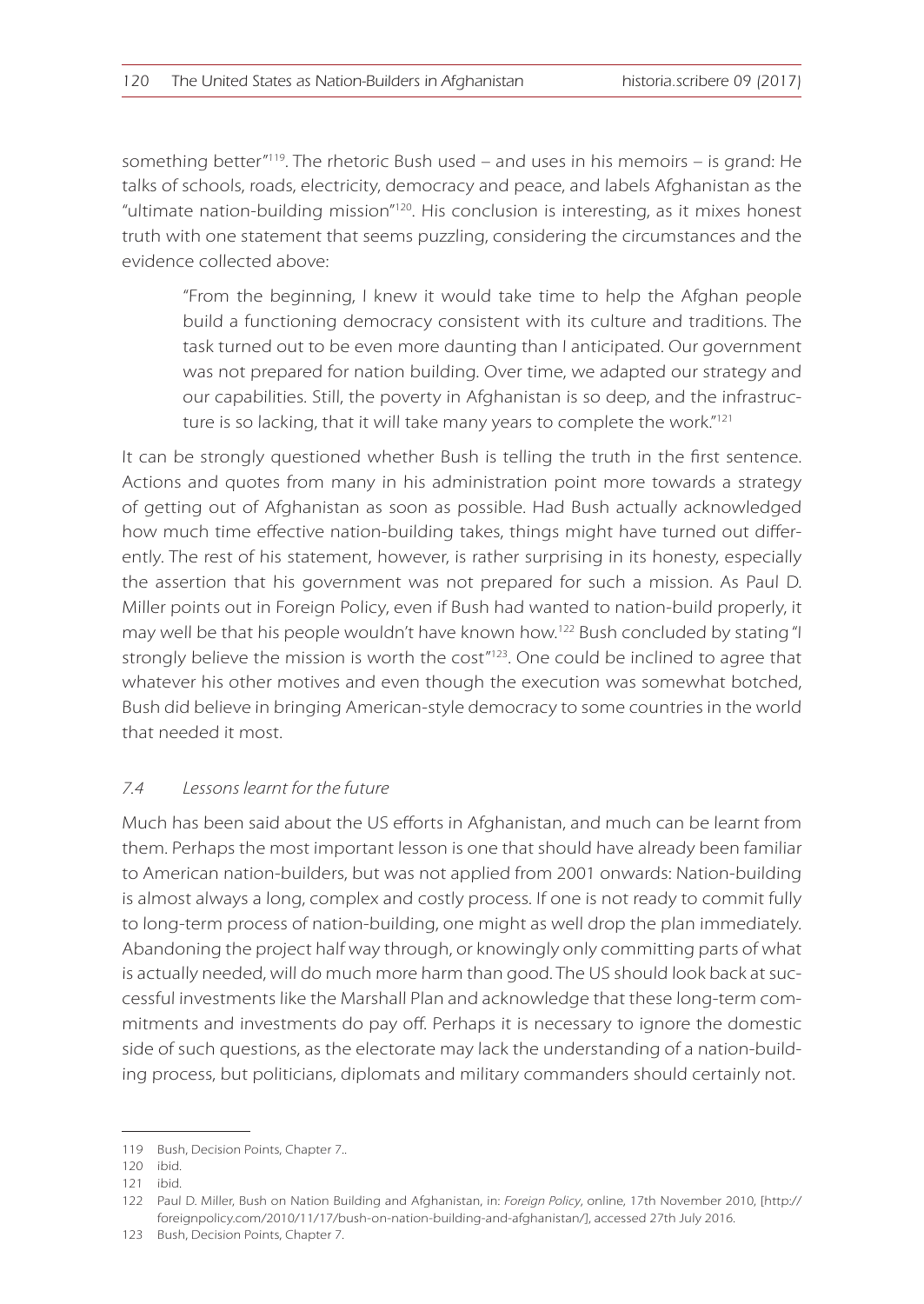The US as a country has one of the biggest and perhaps also one of the most successful track records when it comes to nation-building, and it should use this experience to improve its nation-building techniques every single time. Much can be learnt from the reconstruction of the South, from postwar Germany and Japan, and from missions such as Yugoslavia or Somalia. But it is not just its own history the US should learn from, it is also the history of the nation in question. This point in particular could have saved all those involved – Americans, other countries affected by terrorism, and first and foremost Afghans – lots of trouble.

From the particular case of Afghanistan, the US must also learn that when working with a specific country to reconstruct and build a functioning system, the wider picture must not be left out. Afghanistan is of strategic, geopolitical importance and its complex relations with neighbouring states must be taken into account. Pakistan, specifically, proved to be crucial here. Many Taliban fighters escaped across the Afghan-Pakistani border and hid there for months and years, enabling them to later stage their insurgency. The US must realise that, just as it should have happened in Bonn, everybody needs to be part of the process: all the internal factions, as well as neighbours and other important international bodies who could be relevant or useful to the mission.

Finally, it should be noted that nation-building with a top-down approach is destined to fail in most cases. The US had envisioned a central government for Afghanistan, completely ignoring the country's long tradition of local self-government. Despite the initial joy of the Afghans at being liberated from the Taliban, the imposed central rule, even though it was largely ineffective anyway, gradually led to more and more mistrust of the Americans – who went from being liberators to occupiers to foreigners. The US must ask itself why people in Afghanistan's rural areas turned their backs to Americans and towards the Taliban, a fundamentalist terror regime that nonetheless knew the population and realised what the people wanted and needed. Trust and legitimacy are important for nation-building, and the US should have ensured that these conditions were met.

#### *7.5 Outlook: Obama and beyond*

Despite all his faults and failures, Bush managed to at least not be remembered as the president who "lost" the Afghanistan war – merely as the one who started it all, and, to be fair, public and international support for the original intervention in 2001 was almost unanimous. Bush then passed on the Afghan problem to his successor, Barack Obama. Despite being called by some the "closest thing to a peace president that the US has elected in a generation"<sup>124</sup>, Obama did not manage to close the lid on Afghanistan either. Pledging to end the war, Obama deployed a surge of new troops to Afghanistan, peaking at over 90.000 US soldiers around the middle of his first presidency, combined with renewed nation-building efforts and resources for President Karzai to play a me-

<sup>124</sup> Spencer Ackerman, Afghanistan decision seals Obama's legacy as the 'twilight war' president, in: *The Guardian*, online, 15th October 2015, [https://www.theguardian.com/world/2015/oct/15/obama-afghanistan-troops-twilight-war-legacy], accessed 27th July 2016.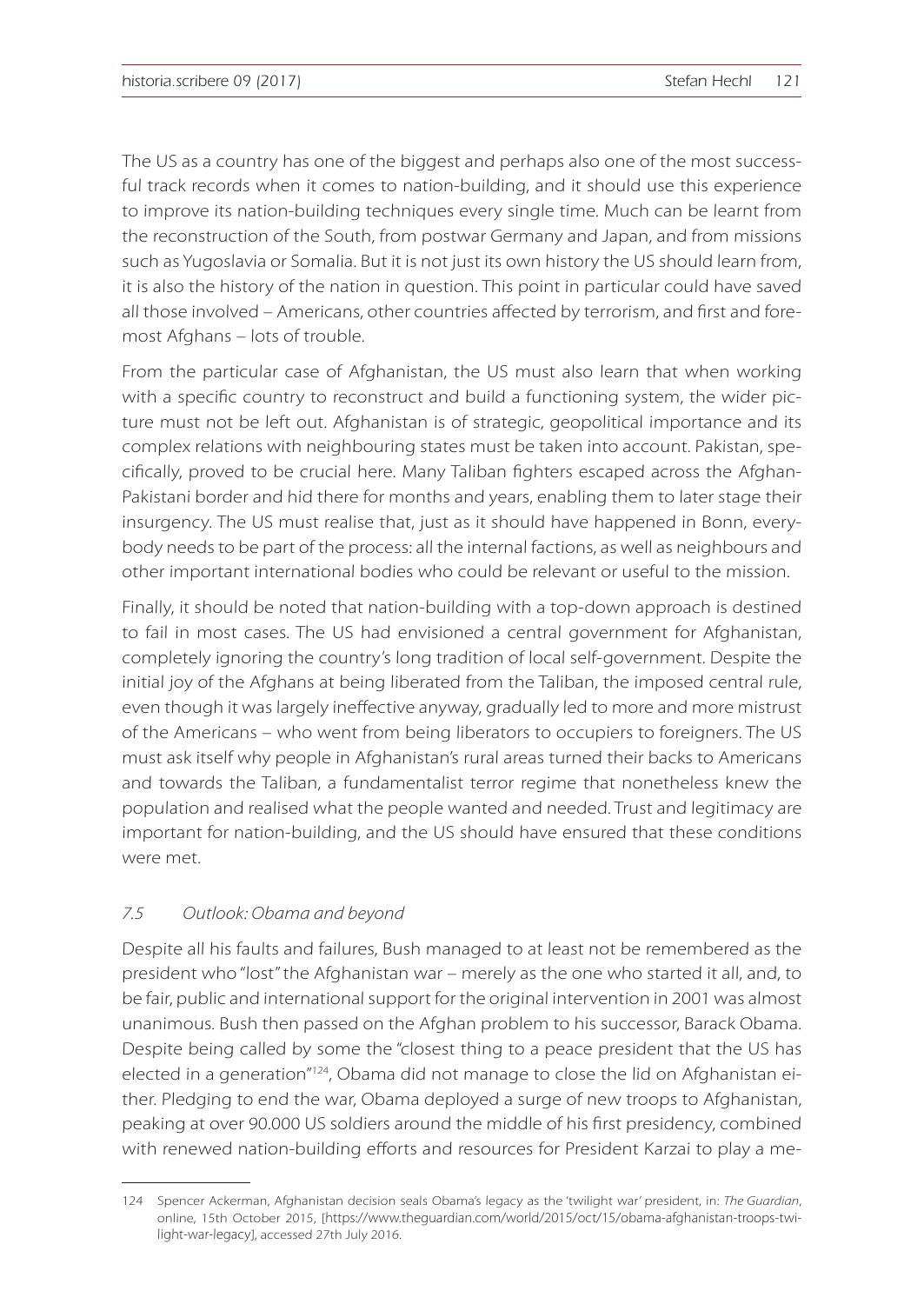diating role similar to that of King Zahir Shah.<sup>125</sup> Despite realising the true extent of successful nation-building, according to Suri, Obama made the same mistake as Bush before him: He immediately started off with an exit strategy in mind, thus dooming the mission to fail.<sup>126</sup> The Taliban continue to fight, along with all the other problems that brings to ordinary Afghan citizens.

In conclusion, Barack Obama also did not manage to end the spiral of conflict that was handed to him by his predecessor. Despite reductions in numbers, US troops remain in Afghanistan throughout 2016. It remains to be seen how his successor will handle Afghanistan, with Hillary Clinton pledging to generally continue Obama's strategy, and Trump going on record saying that the US should withdraw from Afghanistan and rebuild its own country instead. For Afghanistan, this means more corruption, more Taliban insurgencies, more suicide bombings and more death.

#### **8. Conclusion**

The aim of this paper was to look at US nation-building in Afghanistan from 2001 onwards. The sombre truth seems to be that there was not a lot of nation-building that one could possibly write about. This paper highlighted the run-up to the invasion of Afghanistan in late 2001, which seemed legitimate and was rewarded with initial (military) success. In terms of actual nation-building, though, especially this early phase would have been crucial. A number of reasons got found and highlighted why the US did not nation-build comprehensively, the main reason being the neoconservative agenda of the first Bush administration. It thus seems like the attitude which later led to much trouble in Afghanistan was formed by conscious policy decisions. However, a certain lack of knowledge of Afghanistan's history also contributed to the troublesome first years of the Afghanistan War. Especially the 1960s could have been used as an evidence that a decentralised, federal state would have been the way to set up Afghanistan after the war. Instead, the US wanted to impose a central government which is still struggling to extend its reach to all the rural areas of the country. Nation-building in the narrow sense of the word was, as this paper has shown, not even necessary, as there was in fact a common Afghan identity – a fact that many US decision-makers didn't acknowledge. The war in Afghanistan is not over, but this paper has highlighted some lessons that the US can and should learn and build upon in future nation-building efforts.

#### **9. Sources**

Bonn Agreement 2001, 5th December 2001, [http://peacemaker.un.org/afghanistanbonnagreement2001], accessed 27th July 2016.

George W. Bush, Address to Congress, 20th September 2001, [https://www.youtube. com/watch?v=\_CSPbzitPL8], accessed 27th July 2016.

<sup>125</sup> Suri, Liberty, p. 263.

<sup>126</sup> ibid., p. 264.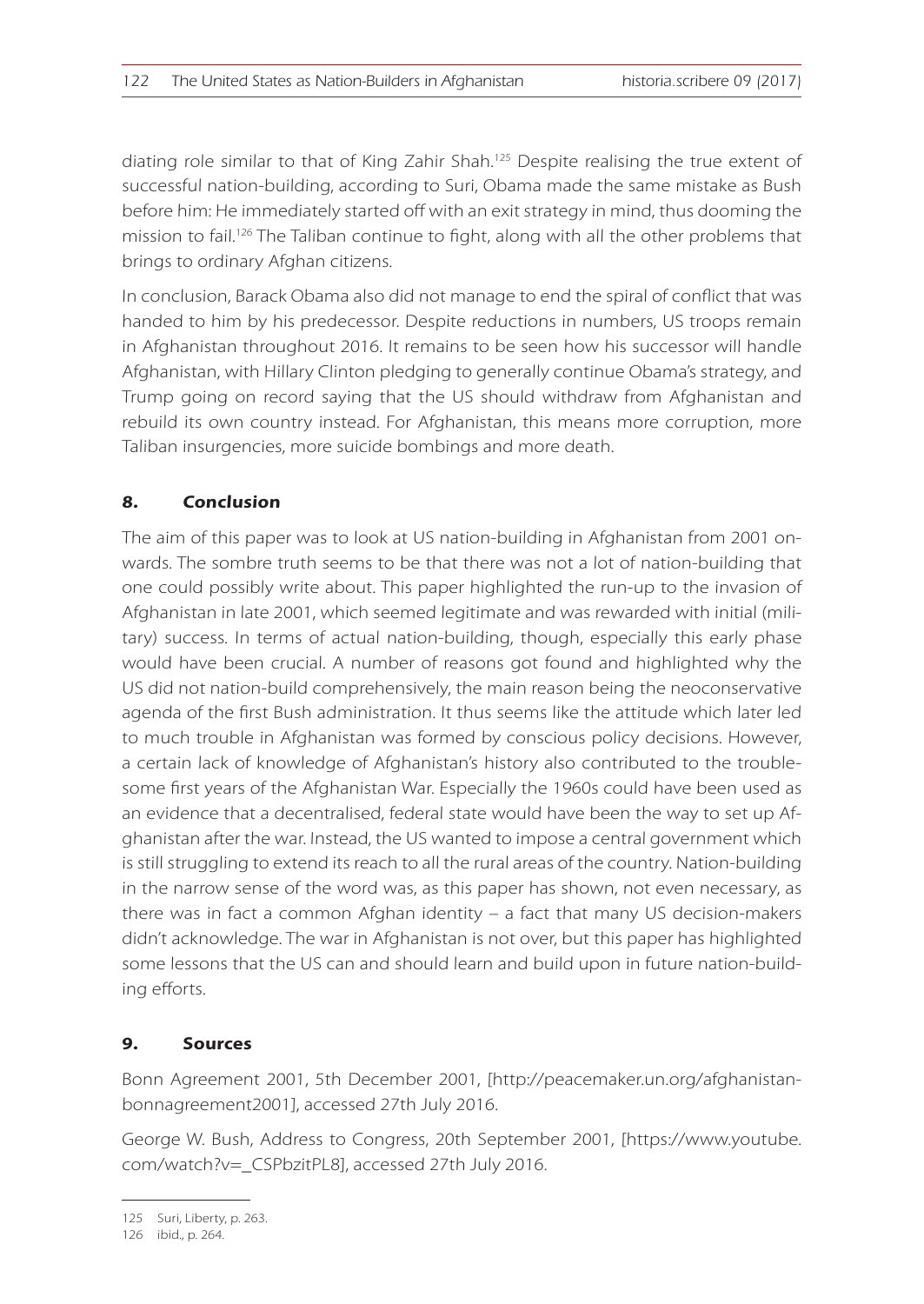George W. Bush, Graduation Speech at West Point Military Academy, 1st June 2002, [http://georgewbush-whitehouse.archives.gov/news/releases/2002/06/print/ 20020601-3.html], accessed 27th July 2016.

Presidential Debate between Al Gore and George W. Bush, 11th October 2000, Transcript [http://www.debates.org/index.php?page=october-11-2000-debate-transcript], accessed 27th July 2016.

Presidential Debate between Al Gore and George W. Bush, 3rd October 2000, Transcript [http://www.debates.org/index.php?page=october-3-2000-transcript], accessed 27th July 2016.

Transparency International, Corruption Perceptions Index 2010, [http://www.transparency.org/cpi2010/results#CountryResults], accessed 27th July 2016.

UN Security Council, Security Council Resolution 1386 (2001) on the situation in Afghanistan, 20th December 2001, [http://www.refworld.org/docid/3c4e94571c.html], accessed 27th July 2016.

## **10. Bibliography**

Ackerman, Spencer, Afghanistan decision seals Obama's legacy as the 'twilight war' president, in: *The Guardian*, online, 15th October 2015, [https://www.theguardian.com/ world/2015/oct/15/obama-afghanistan-troops-twilight-war-legacy], accessed 27th July 2016.

Barfield, Thomas, Afghanistan. A Cultural and Political History, Princeton 2010.

Berman, Sheri, From the Sun King to Karzai: Lessons for State Building in Afghanistan, in: *Foreign Affairs*, 89 (2010), Nr. 2, p. 2–9.

Bremmer, Ian, Nation- and State-Building in Eurasia, in: *Georgetown Journal of International Affairs*, 4 (2003), Nr, 1, p. 29–37.

Bush, George W., Decision Points, New York 2010.

Caldwell, Dan, Vortex of Conflict. US Policy Toward Afghanistan, Pakistan, and Iraq, Stanford 2011.

Darden, Keith & Mylonas, Harris, The Promethean Dilemma: Third-party State-building in Occupied Territories, in: *Ethnopolitics*, 11 (2012), Nr. 1, p. 85–93.

Daxner, Michael, Reclaiming Afghanistan. Moving toward Nationhood?, in: *World Policy Journal*, 28 (2011), Nr. 2, p. 69–78.

Dobbins, James F., After the Taliban. Nation-Building in Afghanistan, Washington 2008.

Jones, Seth G., In the Graveyard of Empires. America's War in Afghanistan, New York 2009.

Kaufman, Joyce P., A Concise History of US Foreign Policy, Lanham 2010.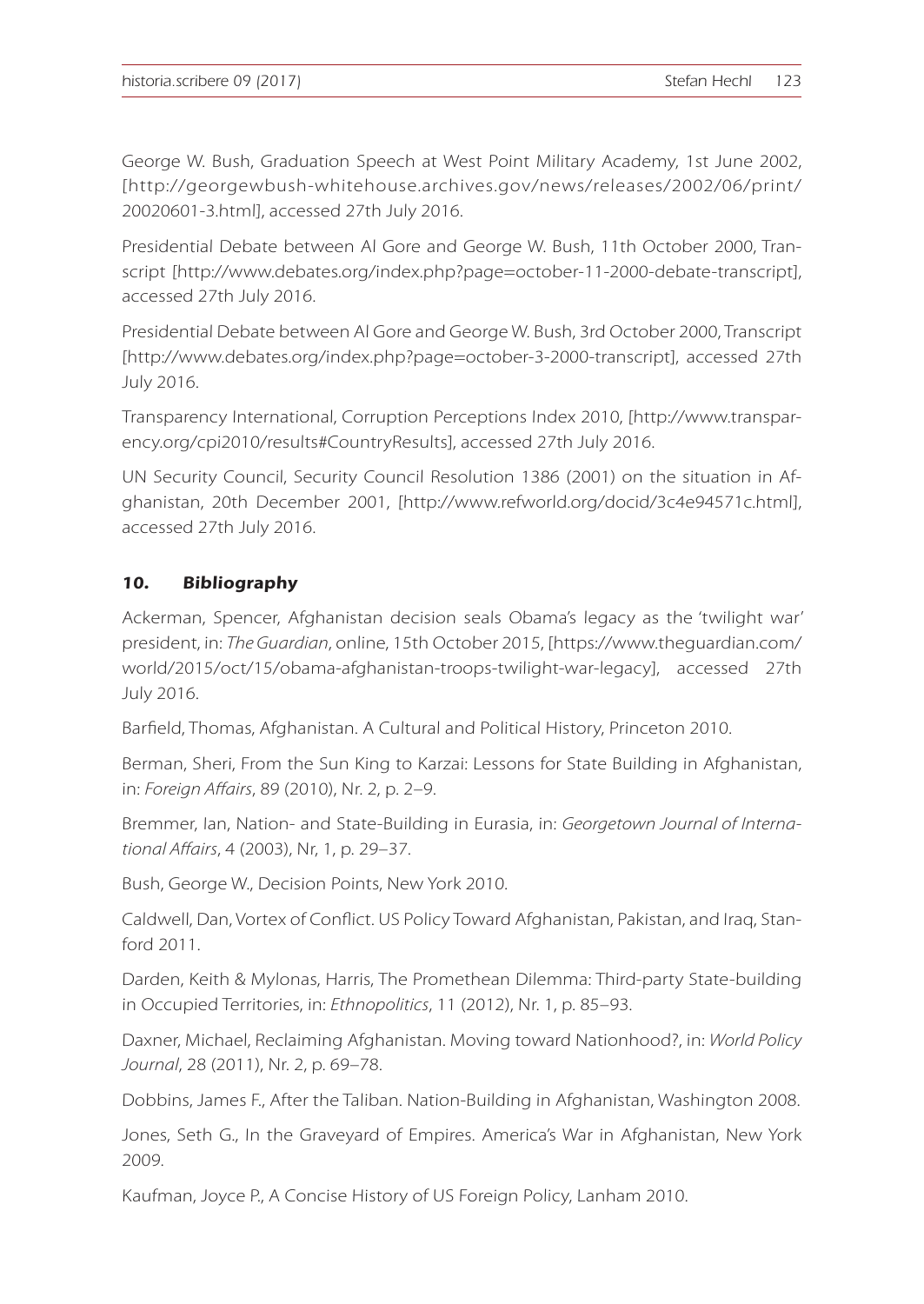Kissinger, Henry, World Order. Reflections on the Character of Nations and the Course of History, London 2014.

Kraemer, Richard, Towards state legitimacy in Afghanistan, in: *International Journal*, 65 (2010), Nr. 3, p. 637–651.

Kristof, Nicholas, An Interview with Hamid Karzai, in: *The New York Times*, online, 1st April 2007, [http://www.nytimes.com/2007/04/01/opinion/01kristof-transcript.html?\_r=0], accessed 27th July 2016.

McNerney, Michael J., Stabilization and Reconstruction in Afghanistan: Are PRTs a Model or a Muddle?, in: *Parameters*, 35 (2005), Nr. 4, p. 32–46.

Miller, Paul D., Bush on Nation Building and Afghanistan, in: *Foreign Policy*, online, 17th November 2010, [http://foreignpolicy.com/2010/11/17/bush-on-nation-building-andafghanistan/], accessed 27th July 2016.

Parvanta, Angela, Afghanistan – Land of the Afghans?, in: Afghanistan – A Country without a State?, Ed. Christine Noelle-Karimi et. al. (Schriftenreihe der Mediothek für Afghanistan 2), Frankfurt 2002, p. 17–25.

Rashid, Ahmed, Tribe and State in Afghanistan, in: Afghanistan – A Country without a State?, Ed. Christine Noelle-Karimi et. al. (Schriftenreihe der Mediothek für Afghanistan 2), Frankfurt 2002, p. 177–178.

Shah, Saira, 'Afghaniyat' is alive and well in Afghanistan, in: *The Guardian*, online, 7th April 2011, [https://www.theguardian.com/commentisfree/2011/apr/07/afghanistannation-building-alive-well], accessed 27th July 2016.

Steele, Jonathan, Ghosts of Afghanistan. The Haunted Battleground, London 2011.

Stewart, Jules, On Afghanistan's Plains. The Story of Britain's Afghan Wars, London 2011.

Strmecki, Marin, It's the Regime, Stupid! The Imperative of State-Building in Afghanistan, in: *Georgetown Journal of International Affairs*, 4 (2003), Nr. 1, p. 39–47.

Suri, Jeremy, Liberty's Surest Guardian. American Nation Building from the Founders to Obama, New York 2011.

Walsh, Declan, US had 'frighteningly simplistic' view of Afghanistan, says McChrystal, in: *The Guardian*, online, 7th October 2011, [https://www.theguardian.com/world/2011/ oct/07/us-frighteningly-simplistic-afghanistan-mcchrystal], accessed 27th July 2016.

Wyatt, Christopher M., Afghanistan and the Defence of Empire. Diplomacy and Strategy during the Great Game, London 2011.